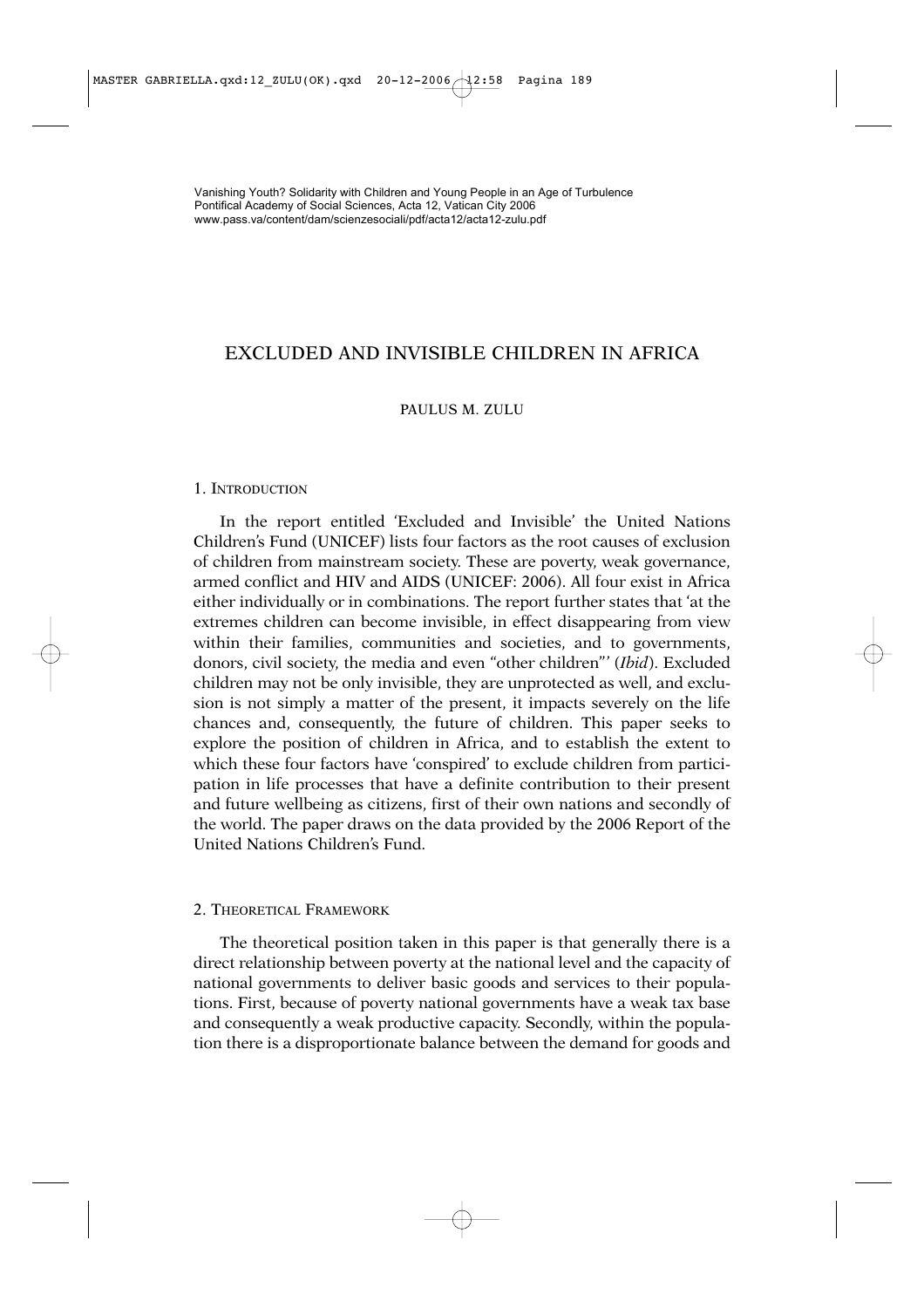services and the capacity to pay for the same. Thirdly, the weak tax and production bases severely limit the ability of national governments to subsidise the services in demand. Both government and the population are thus caught in a vicious circle and the result is weak governance. This position is inevitably aggravated by factors ostensibly from outside the system, such as armed conflict and HIV and AIDS. I use the qualification 'ostensibly' in a guarded context because while a direct relationship between poverty and armed conflict cannot be imputed, weak governments tend to be prone to armed conflict. Also, poverty reflects the inability of the state to protect its citizens, and does not only provide a fertile ground for the spread of HIV and AIDS, it also creates conditions which make it very difficult to manage the disease. Among the poor, HIV and AIDS are extremely difficult to contain and have reached pandemic proportions.

What complicates the position of children under these circumstances is that, as the UNICEF Report states, 'children are disproportionately represented among the poor' (UNICEF Report: 2006). Reasons are that the least developed countries are generally the poorest, and the poorest countries tend to have the youngest population profiles, and income-poor families tend to have more children than the richer ones (*Ibid.*). Africa is one of the poorest and least developed regions in the world and, therefore, fits well into the prototype in terms of poverty and the exclusion of children. Political conditions in Africa exacerbate the position of children as both conflict and HIV and AIDS are rife. Sub-Sahara Africa is the world's most afflicted region by HIV and AIDS, and conflict is a common feature in the region. Between 1952 and 1996 Africa had experienced 82 coups and 48 of these had occurred between 1976 and 1996. Countries such as Angola, Mozambique, Sudan, Ethiopia, Burundi, Rwanda, the Democratic Republic of Congo, Liberia, Cote d'Ivoire, have either had extensive wars which only ended not more than a decade ago and, therefore, still in the process of reconstruction, or the conflict is not yet completely resolved. Governments in these states have not yet strengthened to a position where they can render services without external assistance. In these countries, the environment renders children vulnerable to exclusion and invisibility.

#### 3. FORMS OF EXCLUSION AND INVISIBILITY

In broad terms children are excluded or rendered invisible when they cannot access the basic goods and services necessary for children to lead a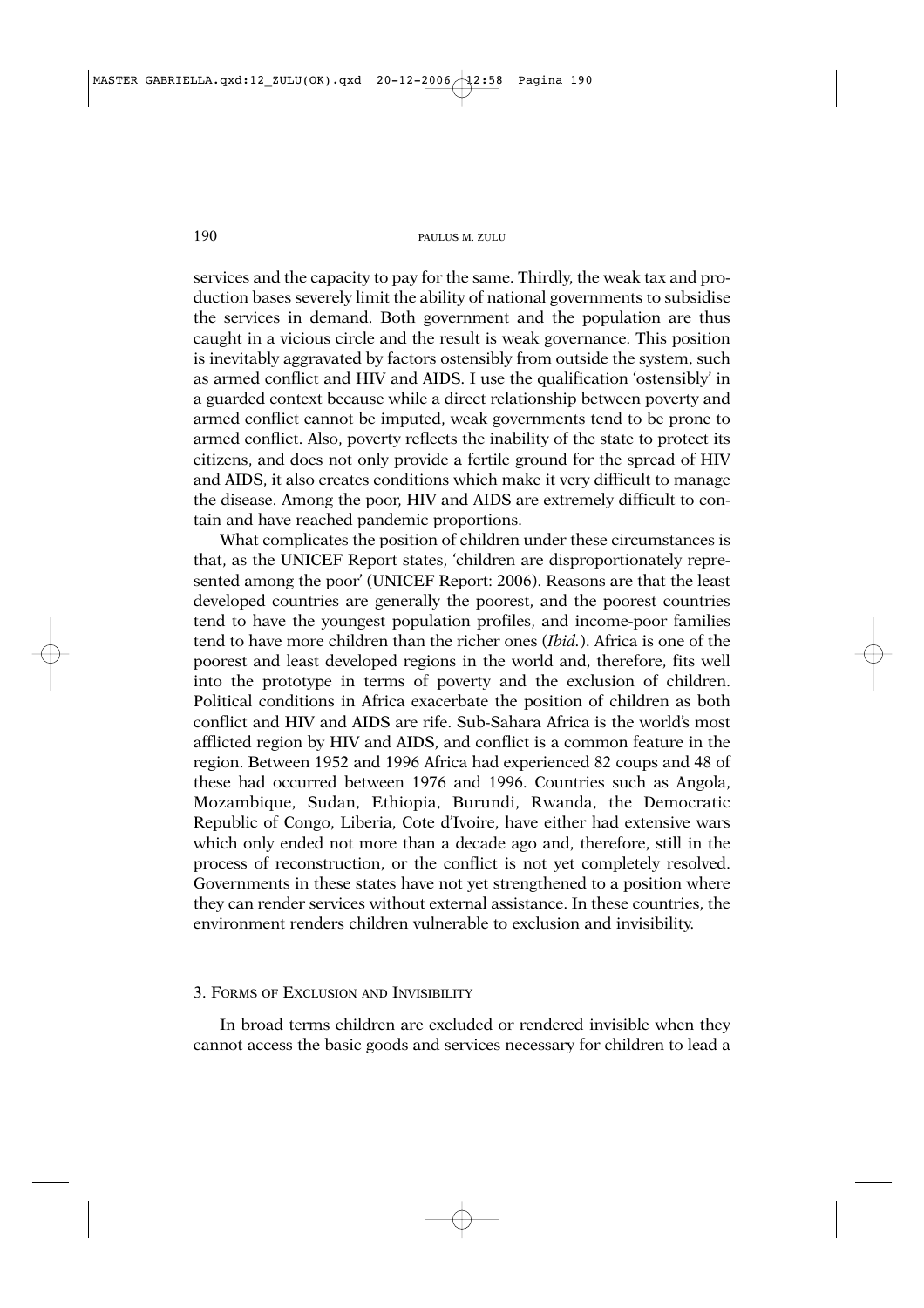normal life, and when circumstances are such that their future life chances and prospects are limited or obliterated by acts of deprivation. The absence of or inability to use antenatal care services by pregnant mothers, the spiral of poverty leading to nutritional deprivation and consequently to children born with a low birth weight or dying as infants; and the presence of socio-economic conditions which cause children to miss on schooling or to abandon school early, individually or severally cause children to be excluded. What is worse and of great concern is that marginalised and excluded children are not only deprived in the present, they are also rendered vulnerable and exploitable in the future.

Forms of exclusion can result from various levels from the inability of the child's home to provide for the necessary requirements for a healthy life and appropriate growth path, to the inability of the state or government to provide the necessary goods and services such as registration at birth, education and health. In extreme forms, basic requirements such as shelter, clean drinking water, adequate sanitation and food comprise indicators of exclusion.

### 4. METHODOLOGY

Data comprising the body of this paper has been extracted from the United Nations Children's Fund Report of 2006. The discussion and analysis use selected indicators of exclusion and these are:

(i) *Life Chances*

Life chance indicators include attendance of ante-natal care by pregnant mothers, infant mortality, under five mortality and life expectancy at birth. However, the prevalence of HIV and AIDS could be a distorting factor with regard to life expectancy at birth. As research improves and access to antiretroviral therapy increases the number of deaths, especially among the younger generations may reduce drastically.

(ii) *Nutrition*

This encompasses the percentage of children born with a low birth weight, underweight, wasting and stunting.

(iii) *Economic Factors*

Three selected indicators fall into this section: percentage of the population earning below one US dollar per day, the gross national income per capita and the net official development assistance as a percentage of the recipient's gross national income.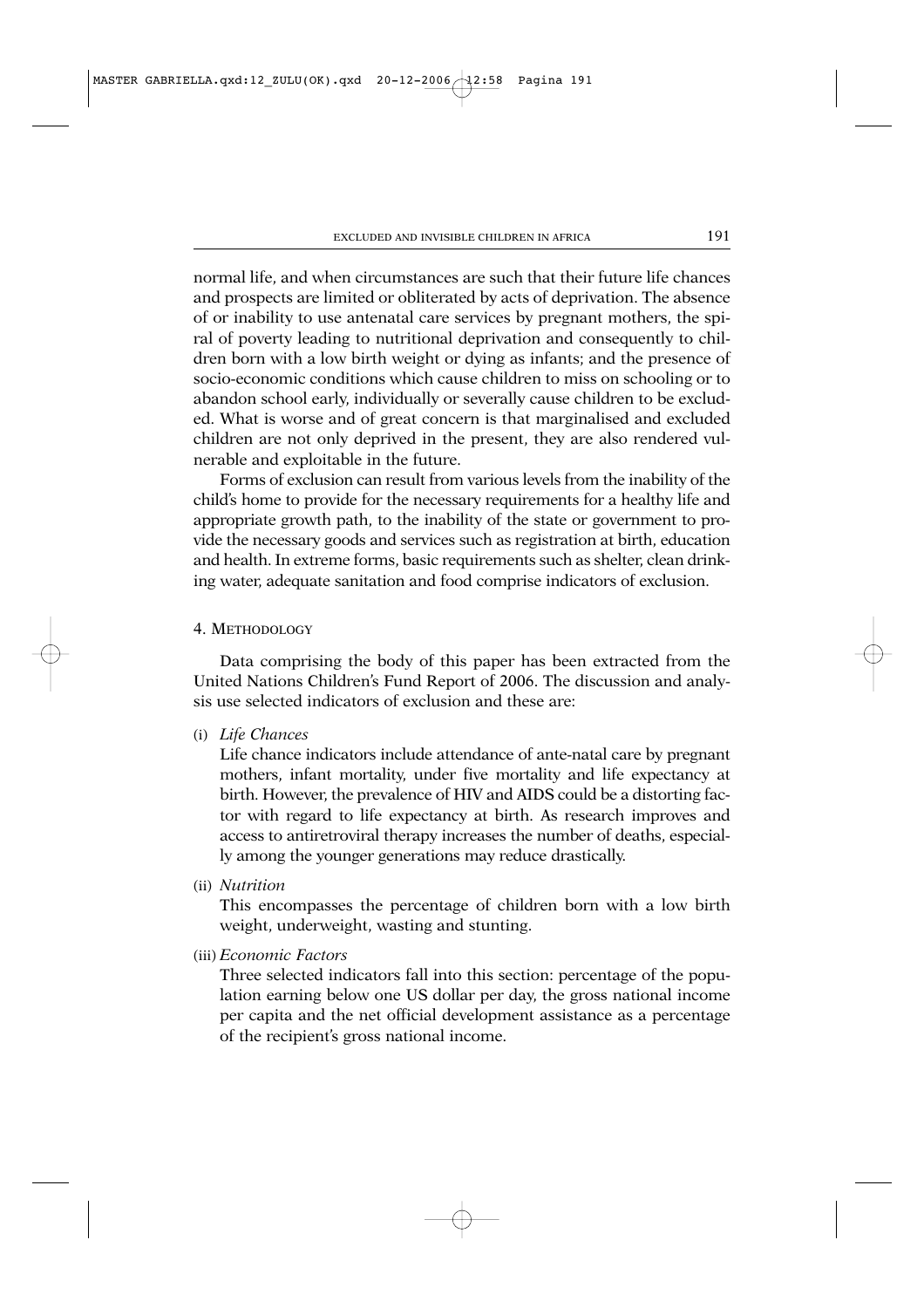(iv) *Education*

Three selected indicators comprise this section. They are primary school enrolment, the number of primary school entrants reaching grade five, and the secondary school attendance ratio.

(v) *Health*

Under this rubric falls improved drinking water, adequate sanitation facilities, immunisation against Pulmonary Tuberculosis, Diphtheria, Polio, Measles and Hepatitis B and the number of children under fourteen years of age infected by HIV and AIDS.

(vi) *Child Protection*

This covers birth registration, child labour, child marriage, female genital mutilation, and children orphaned by AIDS.

Twenty countries were selected at random from a list of all African countries, and the distribution across the continent is as follows:

- (i) North Africa: Egypt and Ethiopia;
- (ii) West Africa: Benin, Cote d'Ivoire, Equatorial Guinea, Gambia, Ghana and Liberia;
- (iii) Central Africa: Burundi, Central African Republic, Congo Democratic Republic and Rwanda;
- (iv) East Africa: Malawi, Mauritius, Seychelles, Tanzania and Uganda;
- (v) Southern Africa: Namibia, South Africa and Zimbabwe.

The selected countries fall within a wide spectrum in terms of economic capabilities (gross domestic product and levels of economic development), political stability (strong and weak government and extent of democratic practices) and the human development index. They range from the poorest and almost complete dependence on foreign aid for food and development infrastructure as is the case with Ethiopia, Burundi and Rwanda to the well developed and almost self sufficient such as Egypt, South Africa, Mauritius and the Seychelles.

Four of the twenty countries selected (Cote d'Ivoire, the Democratic Republic of Congo, Ethiopia and Liberia) have experienced serious internal civil wars or armed conflict in the new millennium, four (Burundi, Rwanda, Uganda and Zimbabwe) are politically unstable at present either recovering from serious internal strife or deteriorating and the rest have had no problems over the past ten years. The selected countries have, therefore, the requisite attributes to constitute explanatory variables in the analysis.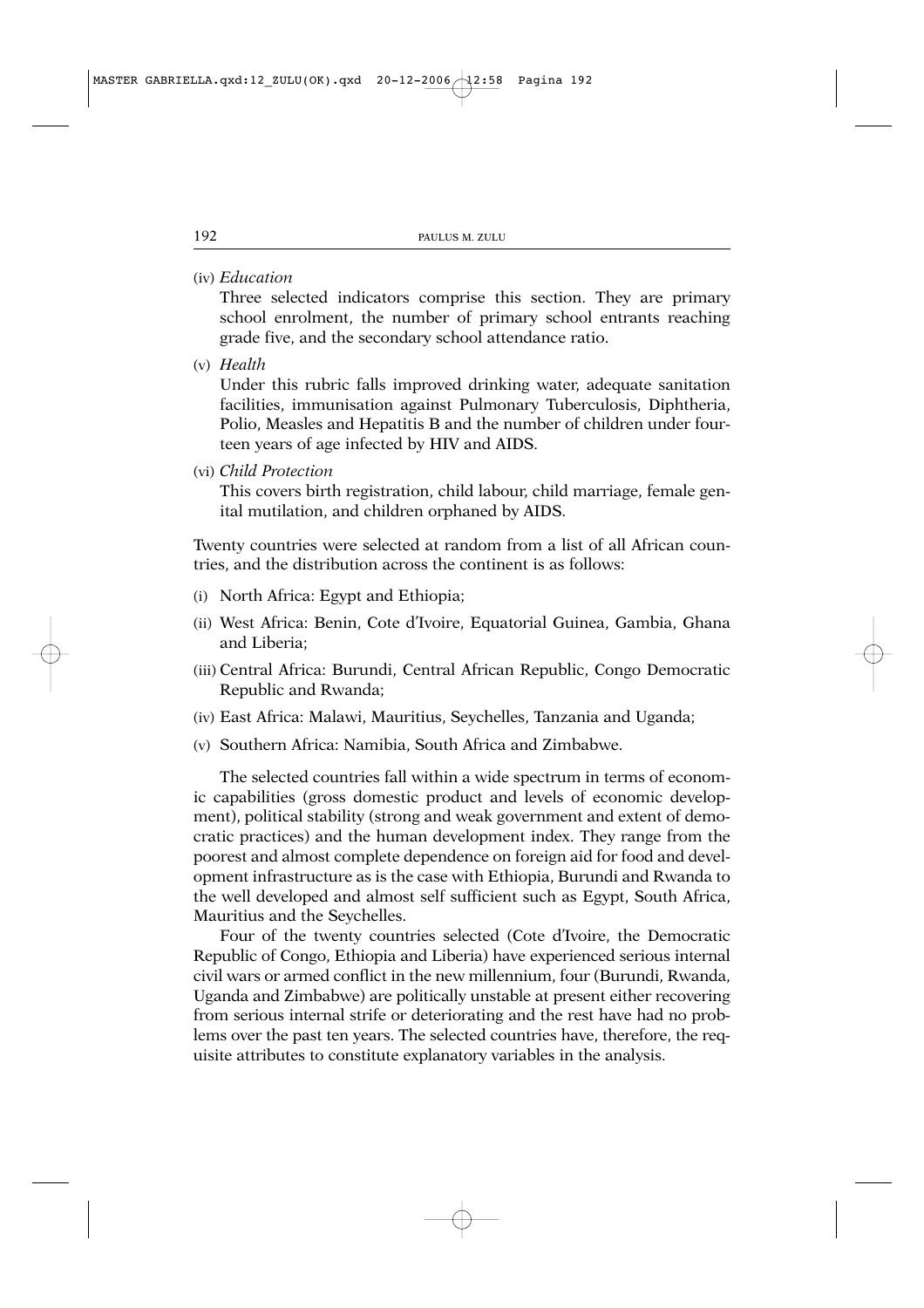Finally, Sub-Sahara Africa is considered as the world's epicentre of HIV and AIDS. The UNICEF Report states that more than 80 percent or 12.1 million of the world's AIDS orphans come from Sub-Saharan Africa 'reflecting not only the region's disproportionate burden of HIV infection, but also the epidemic's relative maturity' (UNICEF Report: 2006, p. 16). As is the case with armed conflict, HIV and AIDS attack the family which is the first line of defence in the protection of children. Also, the epidemic disrupts education and school life by killing teachers. Children thus suffer at three levels, first at the level of direct protection from parents, secondly they themselves might be infected thus reducing their chances to live, and thirdly they have reduced life opportunities further exacerbating their exclusion. It is in Africa where almost entire villages have been wiped out by the AIDS epidemic as has been the case in Uganda, and where civil wars have displaced millions and brought in armies of occupation (cf. Rwanda, Ethiopia and the Democratic Republic in Congo), and promoted the recruitment of children into armies as was the case in Sudan, Liberia and the Democratic Republic of Congo. It is this tapestry of factors in Africa that provides an appropriate terrain for exploring the four main factors that contribute to the exclusion and invisibility of children.

#### 5. INDICATORS OF EXCLUSION

The following section examines data on the six selected indicators of exclusion, in twenty African countries chosen at random, using the four main factors of exclusion i.e. poverty, weak governance, armed conflict and HIV and AIDS. There is empirical data on three of the factors, i.e. poverty, armed conflict and HIV and AIDS. Demonstrable indicators of these such as, for instance, per capita income and the gross domestic product for poverty; wars and uprisings for armed conflict; and statistics on incidence and prevalence for HIV and AIDS exist. However, the factor of weak governance is elusive and can only be inferred from instability which in itself is deduced from the history of a particular country.

## 5.1. *Life Chances*

Life chance indicators determine if an individual has chances to live including how long he or she may expect to live. They include ante-natal care coverage of expectant mothers, infant mortality calculated in live births per 1 000 births, under five mortality and life expectancy.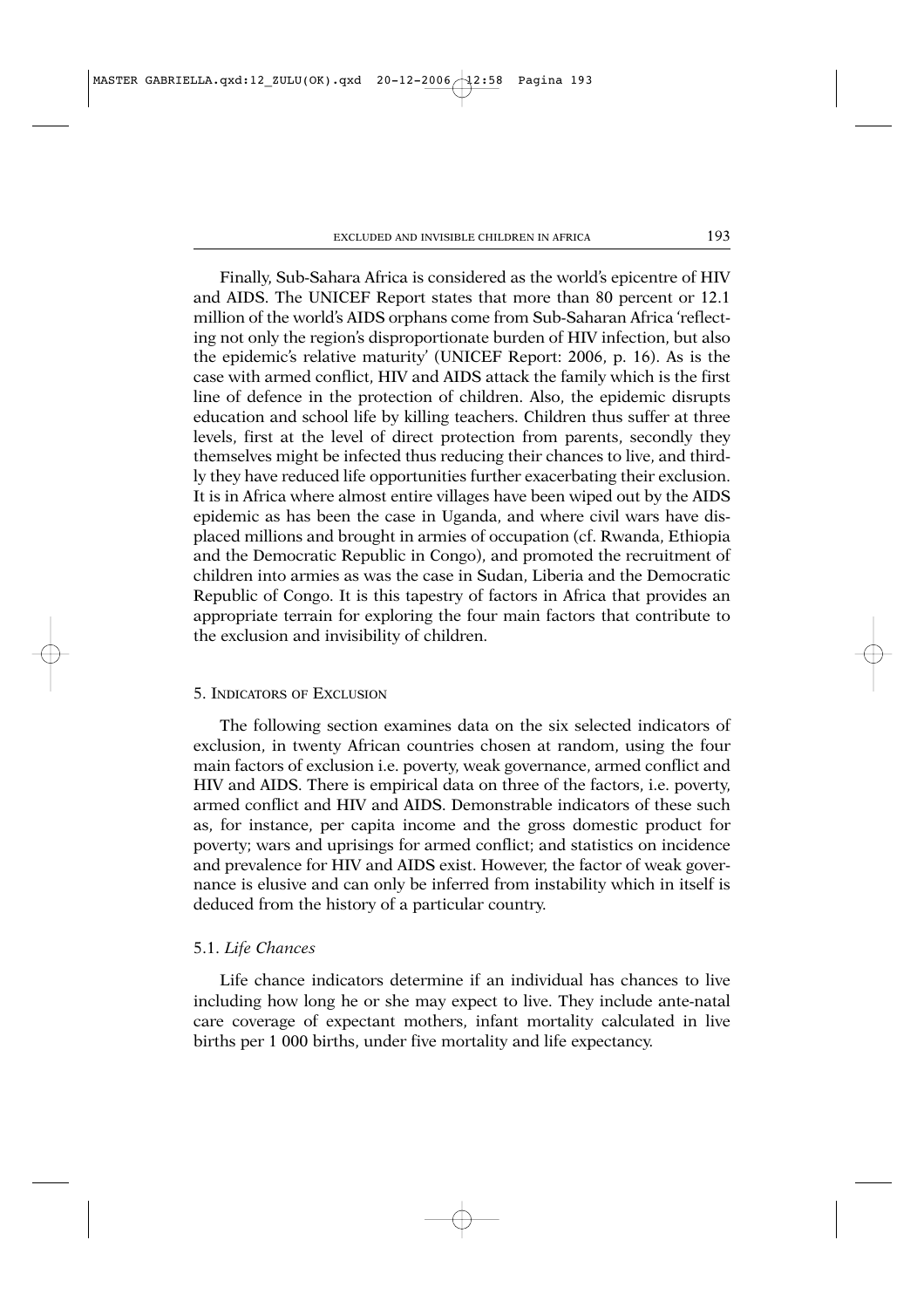|                                       | year <sub>.</sub> | Benin      | Burundi    | Reachlic<br>thican<br>H<br>entral | <b>Congo DRC</b> | Egypt     | quatorial<br>Cuires | Ethiopia   | Gambia     | Ghara      | Coast<br>.<br>Pory | Liberia    | Malawi     | Mauritius | Namibia  | Rwanda     | Seychelles               | South<br>Africa | <b>Tanzania</b> | Uganda     | Zimbabw    |
|---------------------------------------|-------------------|------------|------------|-----------------------------------|------------------|-----------|---------------------|------------|------------|------------|--------------------|------------|------------|-----------|----------|------------|--------------------------|-----------------|-----------------|------------|------------|
| Infant<br>Mortality                   | 1990<br>2004      | 111<br>90  | 114<br>114 | 102<br>115                        | 129<br>129       | 76<br>26  | 103<br>122          | 131<br>110 | 103<br>89  | 75<br>68   | 103<br>117         | 157<br>157 | 146<br>110 | 21<br>14  | 60<br>47 | 103<br>118 | 17<br>12                 | 45<br>54        | 102<br>78       | 93<br>80   | 53<br>79   |
| Under 5<br>Mortality                  | 1990<br>2004      | 185<br>152 | 190<br>190 | 168<br>193                        | 205<br>205       | 104<br>36 | 170<br>204          | 204<br>166 | 154<br>122 | 122<br>112 | 157<br>194         | 235<br>235 | 241<br>175 | 23<br>15  | 86<br>63 | 173<br>203 | 19<br>14                 | 60<br>67        | 161<br>126      | 160<br>138 | 180<br>182 |
| Life<br>Expectancy at<br><b>Birth</b> | 2004              | 34         | 44         | 39                                | 44               | 70        | 43                  | 48         | 56         | 57         | 46                 | 42         | 40         | 72        | 47       | 44         | $\overline{\phantom{a}}$ | 47              | 46              | 48         | 37         |
| Ante-Natal<br>Care<br>Coverage        | 2004              | 81         | 78         | 62                                | 68               | 69        | 86                  | 27         | 91         | 92         | 88                 | 85         | 94         |           | 91       | 92         | $\overline{\phantom{a}}$ | 94              | 94              | 92         | 93         |

TABLE 1. LIFE CHANCES INDICATORS.

### 5.1.1. *Ante-Natal Care Average*

With the exception of Rwanda which had experienced armed conflict in the 1990s all countries with a high index of ante-natal care coverage have stable governments irrespective of the levels of democratisation. On the contrary the four countries with the lowest percentage of ante-natal care coverage, i.e. Democratic Republic of Congo, Ethiopia and the Central African Republic have either internal conflict (Congo DRC and Ethiopia) or have experienced turbulence as a result of armed conflict in neighbouring states (the Central African Republic). The exception in this case is Egypt where the low level of ante-natal care could be attributed to factors other than armed conflict or weak governance.

## 5.1.2. *Infant Mortality*

Data on infant mortality has two reference points, 1990 and 2004. There are two notable observations to make. The first is the ratio of children who die as infants expressed per 1 000 live births, and the second is an examination of this ratio at the two reference points mentioned.

Nine of the twenty countries have infant mortality ratios of over 110 per 1 000. Only one of these, Malawi, has not experienced armed conflict or a spill over from armed conflict in the past ten years. The lowest ratios are in the countries with advanced economies and stable government (Seychelles, Mauritius, Egypt, Namibia and South Africa). Also, despite under-development, countries with stable government have performed relatively better on this indicator (Ghana, Tanzania, Zimbabwe, Uganda, Gambia and Benin).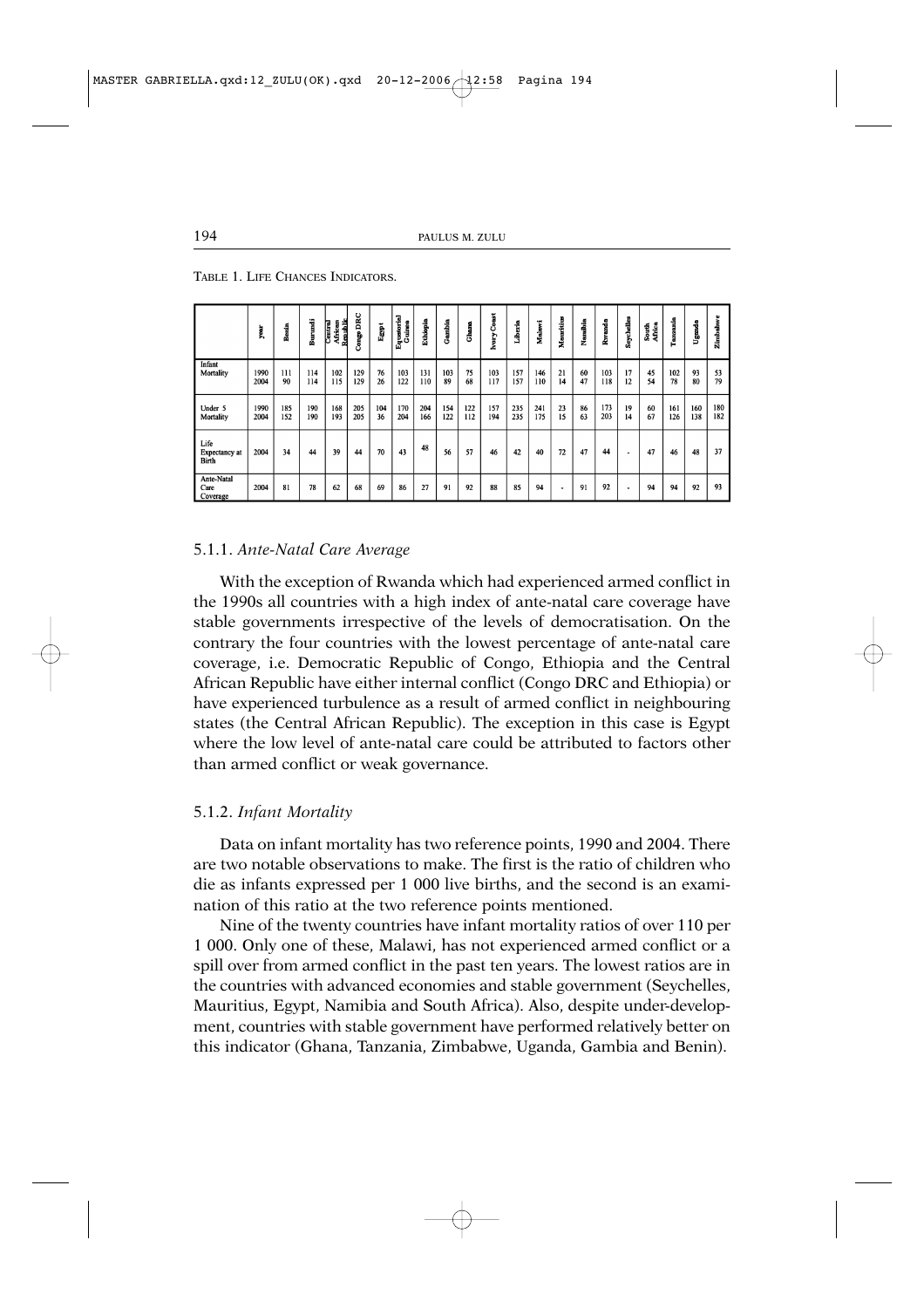Armed conflict appears to constitute a constant variable where the rate of infant mortality has risen between 1990 and 2004. For instance, in Cote d'Ivoire this figure rose from 103 to 117 per thousand, in Rwanda from 103 to 118. The same position prevailed in the Central African Republic where the spill over from conflict in the Great Lakes region was felt intensely and in Equatorial Guinea where the spill over from the conflict in the neighbouring Cote d'Ivoire could have had an effect. Both South Africa and Zimbabwe record slight increases from 1990 most probably because of HIV and AIDS reaching maturity.

#### 5.1.3. *Under Five Mortality*

As is the case with infant mortality, data on under five mortality refers to two time periods, 1990 and 2004. The lowest figures recorded are in countries with relatively advanced economies and stable governments (Seychelles, Mauritius, Egypt, Namibia and South Africa). However, South Africa shows a slight increase from 1990 (60 to 67), an observation which could be attributed to the prevalence and maturity of AIDS in the country. Significantly, despite the figures being high (160:138) in Uganda, there is a remarkable decline between 1990 and 2004. Uganda is often cited as one African country that has been able to reverse both the incidence and prevalence of HIV and AIDS within its borders.

Relatively poorer countries demonstrate high figures for both periods, but there is a relative decline in this indicator in poor but stable countries such as Benin, Gambia, Ghana, Malawi and Tanzania. On the contrary, countries that have experienced armed conflict also show an increase rather than a decline in under five mortality. This is true of Cote d'Ivoire, Rwanda, the Central African Republic and Equatorial Guinea, the latter two more from the spill over from the neighbouring war-torn countries than from internal developments. The exception in this case is Ethiopia where a decline from 204 to 166 is recorded.

#### 5.1.4. *Life Expectancy at Birth*

This is an indicator which has been distorted significantly by the prevalence and maturity of the HIV and AIDS epidemic. Also, all the factors causing the exclusion of children converge on this indicator. There are only two countries (Egypt and Mauritius) which show a respectable life expectancy of more than 70 years. Both are relatively well-developed economically and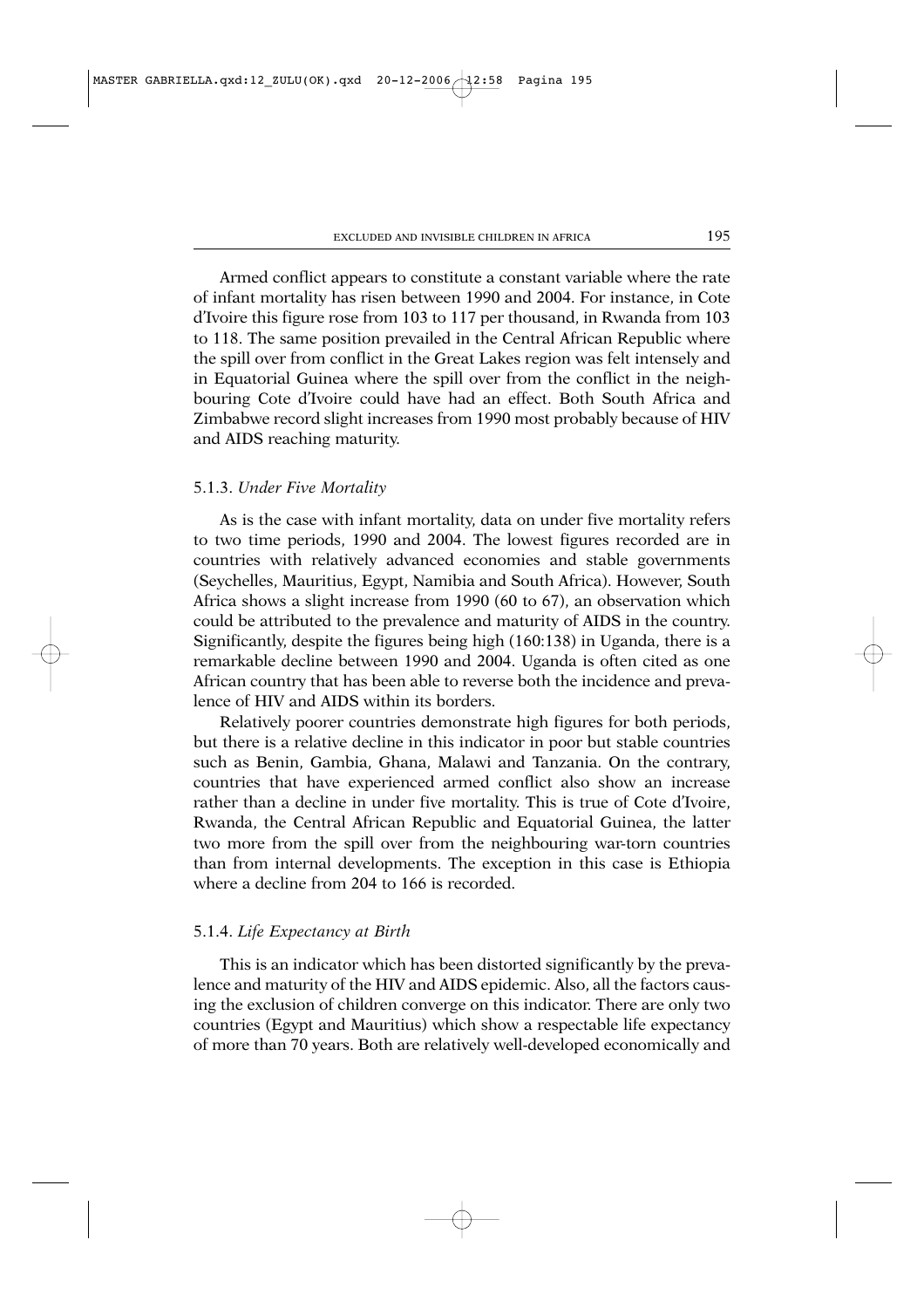fall under the rubric of medium income countries, and both have a low if not very low incidence and prevalence of HIV and AIDS. Gambia and Ghana have a very low HIV adult prevalence, (at 1.2 and 3.1 percent respectively), both have stable governments and have experienced no armed conflict in the past ten years or more. However, both countries are poor and have economic dependency ratios above 10 percent of their gross national income. The two have better life expectancies (at 56 and 57 years respectively) than the rest of the countries in the sample. While South Africa and Namibia have fared well in all the other indicators in this sub-cluster and have compared favourably with Egypt, both have been disadvantaged considerably by HIV and AIDS. The high HIV adult prevalence ratio in both countries (at 21.5 and 21.3 percent respectively), resulting in a very high population living with HIV in the 15-49 age group in South Africa (4 500- 6 200), has decreased life expectancy considerably.

# 5.2*. Nutrition*

The first goal in the millennium agenda is to eradicate extreme hunger and poverty. Four selected sub-indicators falling under the rubric of nutrition are: the percentage of infants born with a low birth weight, underweight, wasting and stunting.

Uganda

 $\overline{23}$ 13

38  $\overline{39}$   $\mathbf{u}$ 

 $\overline{27}$ 

| ADLL 2. INCHAMIQAL INDICATORS.                                    |             |       |         |                    |           |       |                          |          |        |       |                       |                          |        |                |         |           |            |                        |                         |
|-------------------------------------------------------------------|-------------|-------|---------|--------------------|-----------|-------|--------------------------|----------|--------|-------|-----------------------|--------------------------|--------|----------------|---------|-----------|------------|------------------------|-------------------------|
|                                                                   |             | Benin | Burundi | Central<br>African | Congo DRC | Egypt | quatorial<br>Guinea<br>ū | Ethiopia | Gambia | Chana | Coast<br><b>Ivory</b> | Liberia                  | Malawi | ritius<br>Maur | Namibia | anda<br>à | Seychelles | South<br><b>Africa</b> | Tanania                 |
| Percentage of<br>children born<br>with Low<br><b>Birth Weight</b> |             | 16    | 16      | 14                 | 12        | 12    | 13                       | 15       | 17     | 16    | 17                    | $\overline{\phantom{a}}$ | 16     | 14             | 14      | ۰         |            | 15                     | 13                      |
| Under-weight<br>Moderate and<br>Severe                            | Under<br>5s | 23    | 45      | 24                 | 31        | 9     | 19                       | 47       | 17     | 22    | 17                    | 26                       | 22     | 15x            | 24      | 27        | 6x         | 12                     | $\overline{22}$         |
| Wasting<br>Moderate and<br>Severe                                 | Under<br>5s | 8     | ጸ       | 9                  | 13        | 4     |                          | 11       | 9      |       |                       | 6                        |        | 14x            | 9       | 6         | 2x         |                        | $\overline{\mathbf{3}}$ |

52

TABLE 2. NUTRITIONAL INDICATORS

Unde

 $51$ 

31

**Stunting** 

Moderate

and Sever

### 5.2.1*. Infants born with a Low Birth Weight*

There were minor differences across the twenty countries in the sample with regard to this indicator. On average, just over a tenth (approximately 14%) of children were recorded as born with a low birth eight in 2004. Only

21

 $10<sub>2</sub>$ 24 41 51 25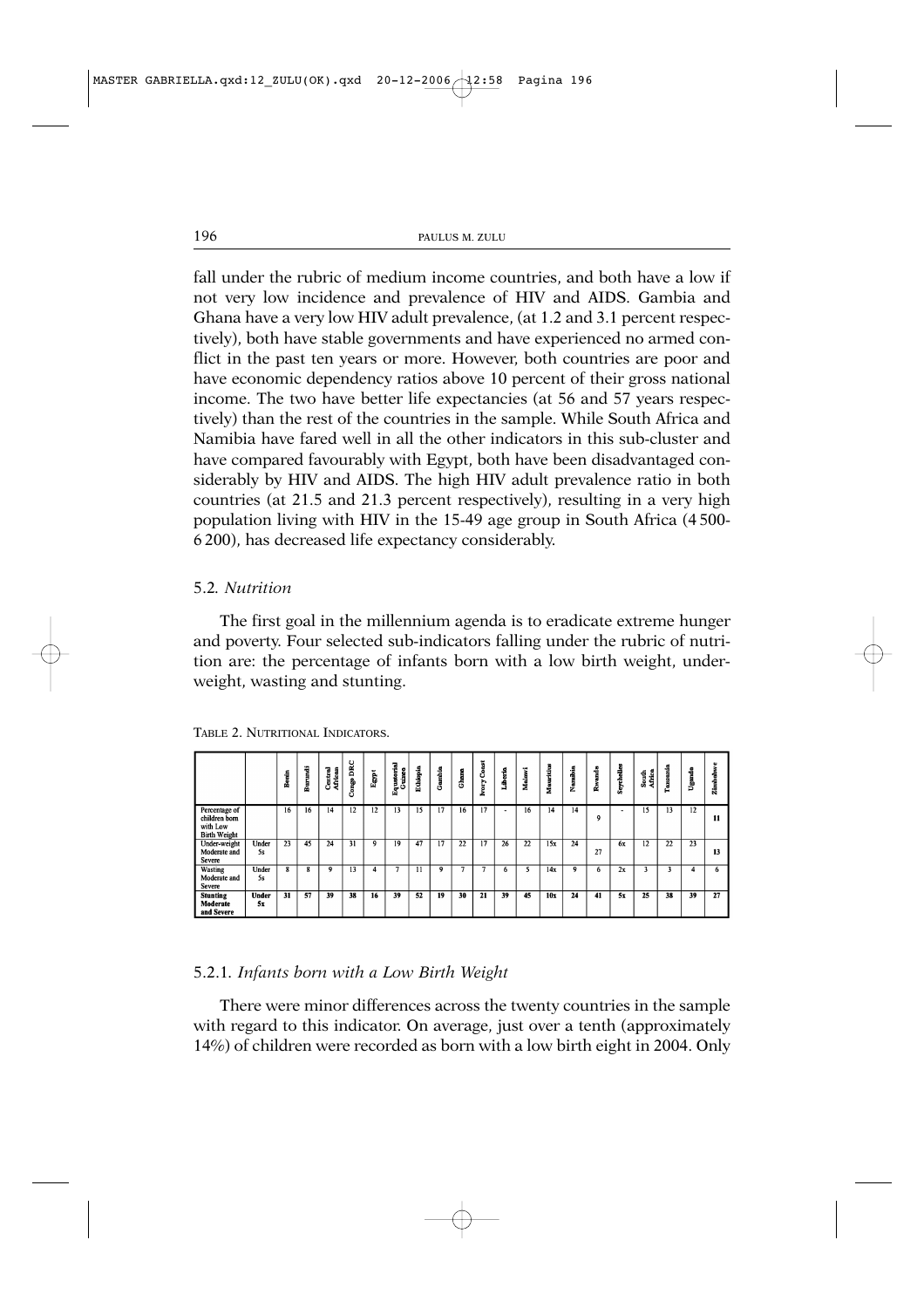Rwanda, Zimbabwe, Egypt and the Democratic Republic of Congo recorded numbers below the average of fourteen for the rest of the sample.

### 5.2.2*. Moderate and Severe Underweight*

The effects of armed conflict were demonstrably evident with regard to children recorded as suffering from moderate to severe underweight. For instance, in Rwanda and Ethiopia, both recovering from large scale armed conflict, the percentage of underweight children was 45 and 47 respectively. This was about twenty percentage points above the average for the continent. Other war-ravaged countries: the Democratic Republic of Congo, Liberia and Rwanda recorded figures above the twenty-five percent mark. In contrast, countries regarded as economically advanced, the Seychelles, Egypt, South Africa and Zimbabwe recorded low figures (under 15%).

### 5.2.3. *Moderate and Severe Wasting*

The highest figures of wasting recorded (around the 10% mark) were in the Democratic Republic of Congo and in Ethiopia. Both countries have experienced protracted large scale armed conflict and both are largely dependent on foreign aid for development assistance. The lowest figures recorded were in South Africa, Egypt, Tanzania and Uganda, all of which have enjoyed stable governance in the last fifteen years.

#### 5.2.4. *Moderate and Severe Stunting*

Predictably, strife-torn countries fared badly on this indicator. Stunting is a long-term condition in comparison with underweight and wasting. Therefore, countries that have suffered long drawn armed conflict would demonstrate higher ratios of stunted children than countries that have enjoyed relative peace. The highest figures recorded were in Burundi (57%) and Ethiopia (52%). With the exception of Tanzania, Malawi and Uganda where there has been no armed conflict in the past 15 years, all the other countries that recorded high figures (above 35%) had experienced either armed conflict or spill-overs from armed conflict in the past 15 years. Cote d'Ivoire is the only country that has been through large scale armed conflict recently but has recorded low figures of stunting (17%).

Egypt, Gambia, Namibia and South Africa, all of which have enjoyed stable governments and have not been through armed conflict in the past fifteen years have low figures of stunting.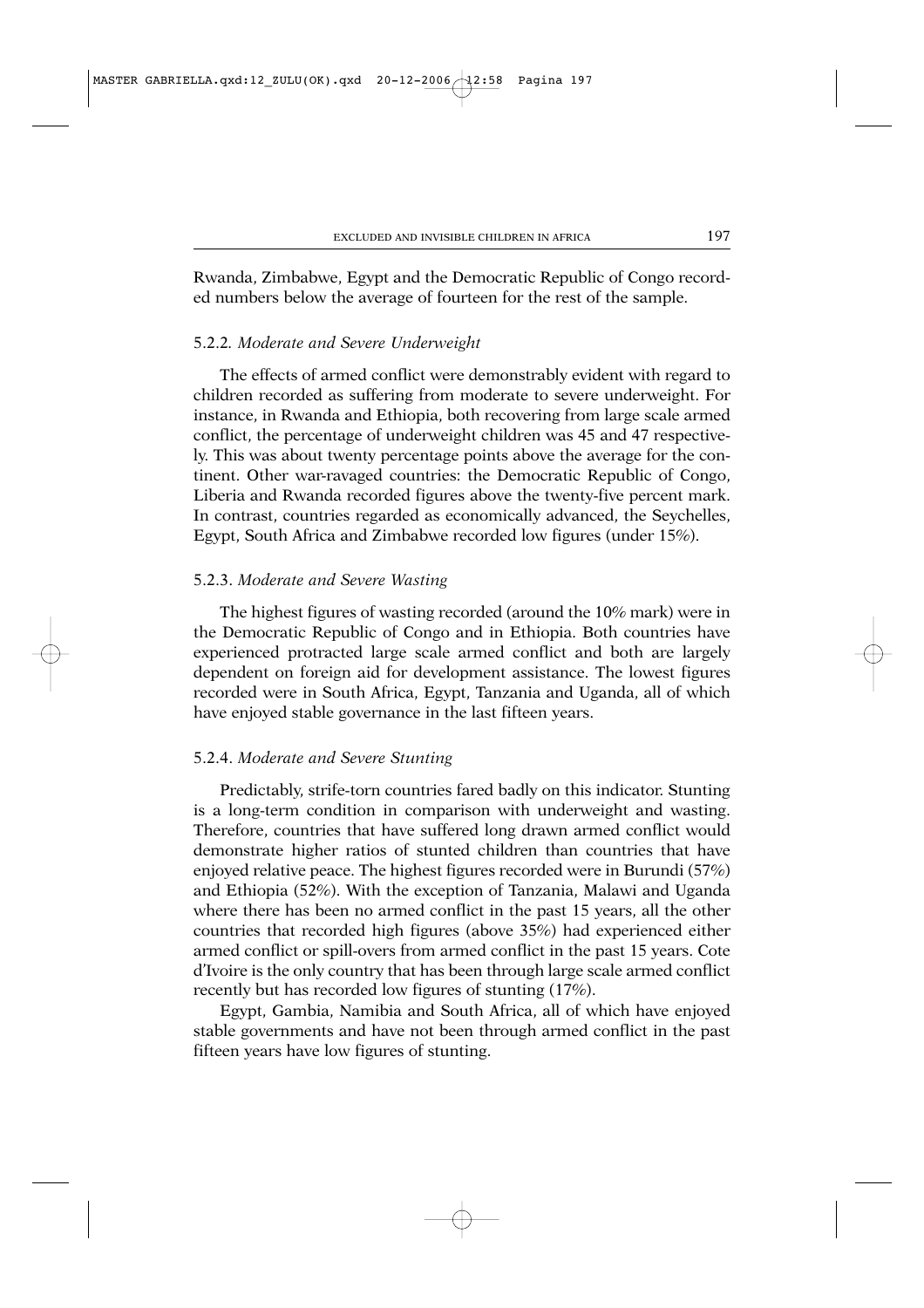# 5.3. *Education*

Three selected indicators used to assess the extent to which children were excluded from education were:

- (i) the net primary school enrolment ratio, i.e. the number of children enrolled at primary school as a percentage of children of primary school-going age;
- (ii) the number of primary school entrants who reach grade five as a percentage of their initial enrolment; and
- (iii) the secondary school attendance ratio i.e. the number of children enrolled in secondary school as a percentage of children in the secondary school-age group.

Data exists for both male and female children with regard to the first and third indicators, i.e. primary and secondary school attendance.

|                                                                          | year        | enin<br>Φ | Burundi  | African<br>entral<br>ΰ | DRC<br>ongo<br>Ō                                     | Egypt    | Equatorial<br>Guinea | Ethiopia | Gambia   | Ghana    | oast<br>ΰ<br>lvory | Liberia  | Malawi                              | Mauritius | Namibia  | Rwanda   | Seychelles | frica<br>ë<br>South. | Tanzania | Uganda                                               | Zimbabwe |
|--------------------------------------------------------------------------|-------------|-----------|----------|------------------------|------------------------------------------------------|----------|----------------------|----------|----------|----------|--------------------|----------|-------------------------------------|-----------|----------|----------|------------|----------------------|----------|------------------------------------------------------|----------|
| Net<br>Primary<br>School<br>Enrolment<br>Ratio                           | Male<br>Fem | 69<br>47  | 62<br>52 | ۰<br>۰                 | $\overline{\phantom{a}}$<br>$\overline{\phantom{a}}$ | 93<br>90 | 91<br>78             | 55<br>47 | 79<br>78 | 65<br>53 | 67<br>54           | 79<br>61 | $\overline{\phantom{a}}$<br>$\cdot$ | 96<br>98  | 76<br>81 | 85<br>88 | 100<br>99  | 89<br>89             | 83<br>81 | $\overline{\phantom{a}}$<br>$\overline{\phantom{a}}$ | 79<br>80 |
| Number of<br>Primary<br>school<br><b>Entrants</b><br>Reaching<br>Grade 5 |             | 68        | 68       | $70*$                  | 54*                                                  | 98       | 33                   | 62       | 98*      | 63       | 88                 | ٠        | 44                                  | 99        | 92       | 47       | 99         | 65                   | 88       | 64                                                   | 70       |
| Secondary<br>School<br>Attendance<br>Ratio                               | Male<br>Fem | 27<br>13  | 10<br>8  | $\blacksquare$<br>٠    | $\overline{\phantom{a}}$<br>$\overline{\phantom{a}}$ | 83<br>79 | 33<br>19             | 23<br>13 | 39<br>27 | 39<br>33 | 27<br>15           | 27<br>13 | 32<br>26                            | 74<br>74  | 39<br>50 | ٠<br>٠   | 100<br>100 | 63<br>68             | 5x<br>4x | 17<br>16                                             | 35<br>33 |

TABLE 3. EDUCATIONAL INDICATORS.

#### 5.3.1. *Net Primary School Enrolment Ratio*

Countries with the highest net primary school enrolment were: the Seychelles, Mauritius, Egypt, Equatorial Guinea, South Africa, Rwanda and Tanzania (all above the 80% mark). The lowest primary school enrolment, all except Rwanda have been conflict free in the past ten years.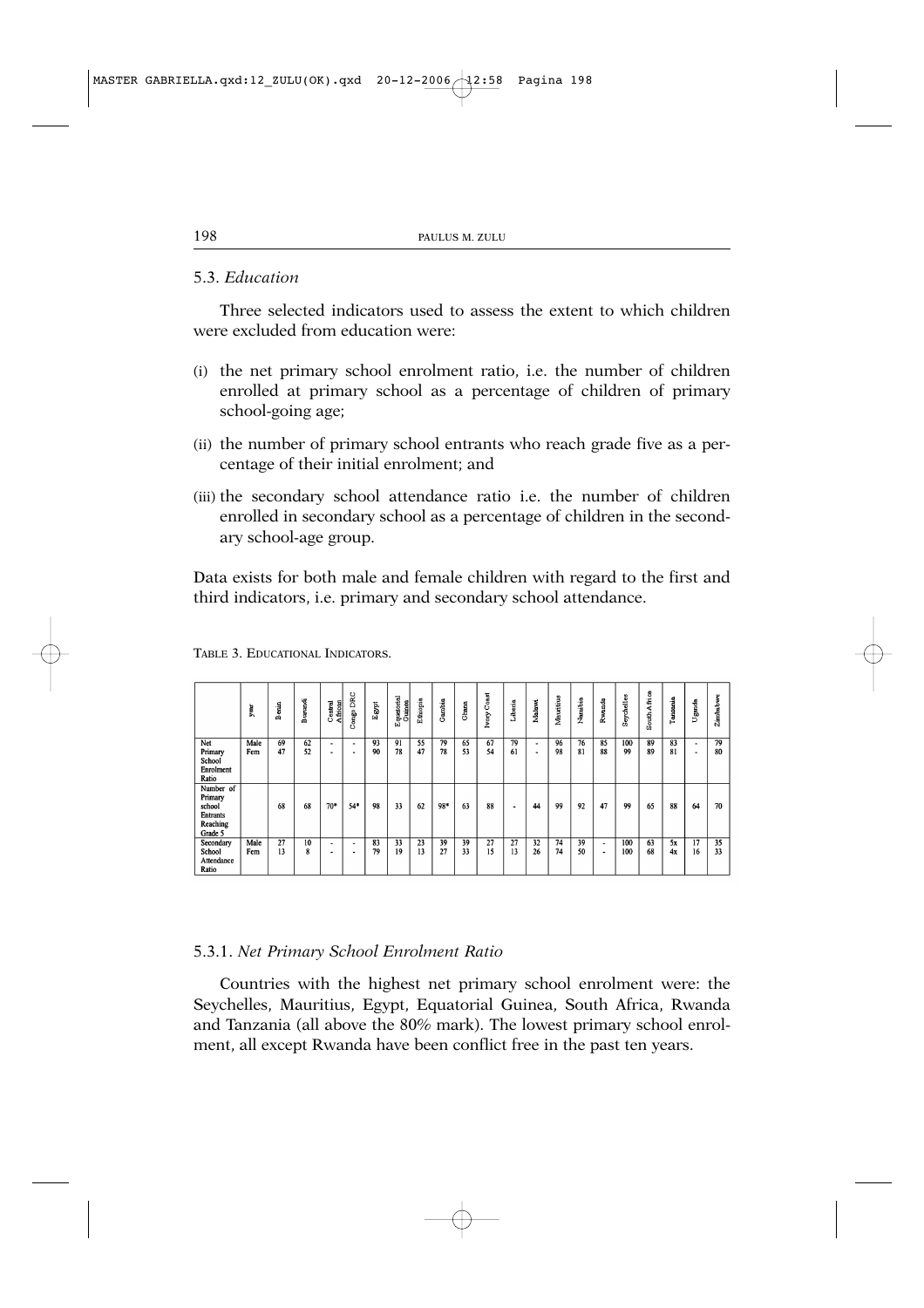# 5.3.2. *Percentage of Primary School Children Reaching Grade 5*

Countries with the highest ratio of net primary school enrolment also have the highest number of primary school entrants reaching Grade Five. However, in Equatorial Guinea and in Rwanda, there is a very considerable drop in pupils reaching Grade Five whilst in South Africa there is a significant drop. Conditions in Rwanda have not been favourable, with protracted armed conflict, poverty and an HIV and AIDS infection rate of over five percent. In South Africa, of the three causal factors of exclusion, the high prevalence of HIV and AIDS is the only one that can be isolated. The extent to which this factor has affected schooling at primary level is uncertain given that the number completing primary school remains constant at the secondary school level.

### 5.3.3. *Secondary School Attendance Ratio*

There is a considerable drop from primary to secondary school enrolment in all the countries in the sample with the exception of the Seychelles, Egypt, Mauritius and South Africa. All the countries which did not suffer a significant drop have sound economies, have enjoyed relative peace in the past ten years, have stable governments and, with the exception of South Africa, have a low HIV and AIDS adult prevalence.

# 5.4. *Child Protection*

Selected indicators of child protection were:

(i) *Birth Registration*

Unregistered children are excluded from the state's responsibility as they are not part of the citizenry;

(ii) *Child Labour*

Children who do not enjoy protection either from the family or from the state are vulnerable to exploitation as a source of cheap labour by unethical entrepreneurs;

(iii) *Child Marriage*

Unscrupulous persons may prey on unprotected children. Activities range from child marriage to child prostitution. Also, poor parents may give their children away to marriage in exchange for dowry;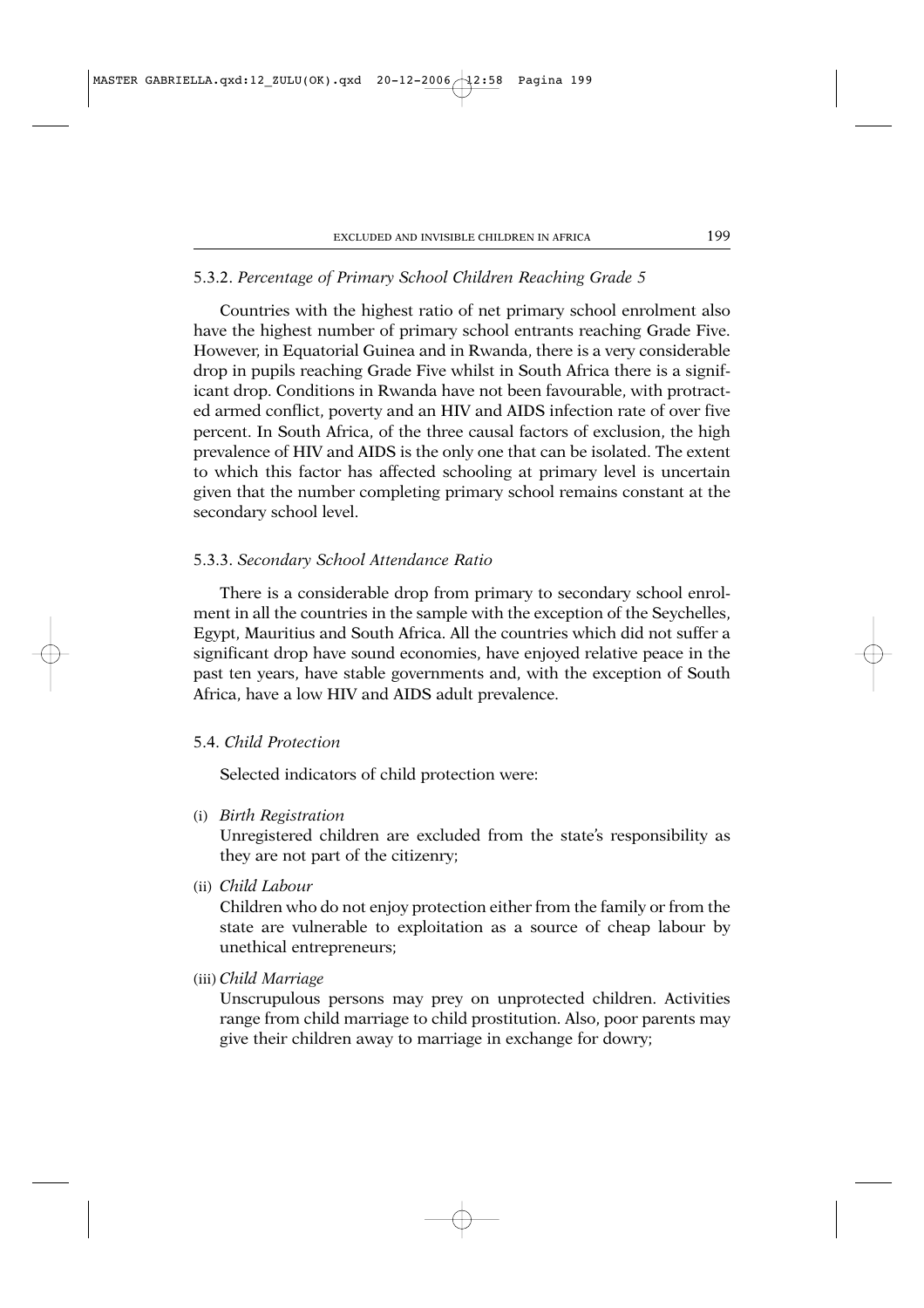(iv) *Children Orphaned by AIDS*

With the AIDS epidemic maturing, parents die and leave their children unprotected. This is particularly so as the most vulnerable age cohort falls within the reproductive age; and

(v) *Female Genital Mutilation*

This is probably one indicator which is influenced by cultural beliefs rather than by the four main factors that determine the exclusion of children.

|                                                           |             | Benin      | Burundi         | entral<br>African<br>ο | Congo DRC         | Egypt    | quatorial<br>Guinea<br>ω | Ethiopia                 | Gambia         | <b>Ghare</b> | Coast<br><b>Fana</b> | Liberia                       | Malawi         | Mauritius | Namibia | Rwanda         | Seychelles               | South<br>Africa | Tanzania       | Uganda         | Zimbabwe |
|-----------------------------------------------------------|-------------|------------|-----------------|------------------------|-------------------|----------|--------------------------|--------------------------|----------------|--------------|----------------------|-------------------------------|----------------|-----------|---------|----------------|--------------------------|-----------------|----------------|----------------|----------|
| <b>Birth</b><br>Registration                              |             | 70         | 75              | 73                     | 34                | ۰        | 32                       | $\overline{\phantom{a}}$ | 32             | 21           | 72                   | ٠                             | ۰              | ٠         | 71      | 65             | $\overline{\phantom{a}}$ | ۰               | 6              | 4              | 42       |
| Orphaned by<br><b>AIDS</b><br>(estimates in<br>Thousands) |             | 34         | 200             | $_{11}$<br>$\bf{0}$    | 770               | ۰        | ٠                        | 720                      | $\overline{c}$ | 170          | 310                  | 36                            | 50<br>$\Omega$ | ۰.        | 19      | 16<br>$\Omega$ | $\overline{\phantom{a}}$ | 1100            | 98<br>$\Omega$ | 94<br>$\bf{0}$ | 98<br>0  |
| <b>Child Labour</b>                                       | Male<br>Fem | 23y<br>29y | 26<br>23        | 54<br>57               | <b>26y</b><br>29y | 27<br>27 | 6<br>5                   | 47y<br>37y               | 23<br>22       | 5ly<br>58y   | 34<br>36             | ٠<br>$\overline{\phantom{a}}$ | 18<br>16       | ٠<br>٠    | ۰<br>۰  | 31<br>30       | $\,$<br>$\cdot$          | ۰<br>۰          | 34<br>30       | 34<br>33       | ٠        |
| Child<br>Marriage                                         |             | 37         | 17 <sub>y</sub> | 57                     | ٠                 | 19       | ۰                        | 49                       | ۰              | 28           | 33                   | 48y                           | 47             | ۰.        | 10      | 20             |                          | 8               | 39             | 54             | 29       |
| Female<br><b>Genital</b><br><b>Mutilation</b>             |             | 17         | ٠               | 36                     | 45                | 97       | ۰                        | 80                       | ۰              | 5            | ۰                    | ۰                             | ٠              | ۰         | ۰       | ۰              |                          | ۰               | ۰              |                | ۰        |

TABLE 4. CHILD PROTECTION INDICATORS.

### 5.4.1. *Birth Registration*

Thirteen of the twenty countries in the sample registered their children at birth or have registration figures available. Registration varies from a low four percent to three quarters (75%) of the children. Child registration is probably an indicator which is directly linked to the capability and efficiency of the state. It takes political will to include child registration in the country's legal system as part of the legislation on children.

# 5.4.2. *Child Labour*

There were no figures on child labour in six countries, and four of the six (Seychelles, Mauritius, South Africa and Namibia) are relatively developed and economically capable. Liberia has not fully recovered from the ravages of civil war, while for the past five years Zimbabwe has been experiencing increasing political turmoil short of civil war. In the rest of the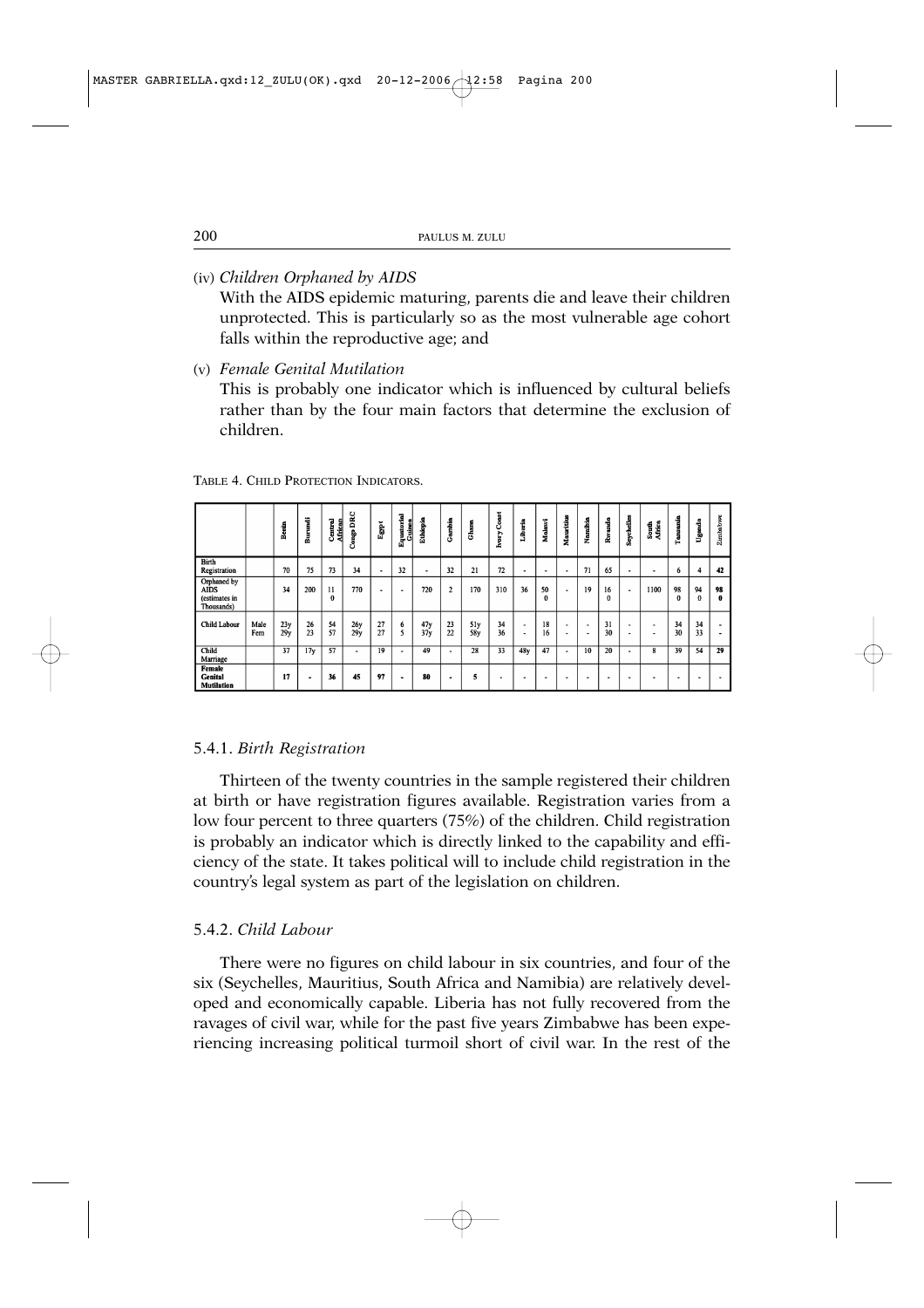countries in the sample, figures on child labour range from about a quarter of the population to a high of above half the population of children. There are no gender differentials as both male and female children are equally vulnerable.

### 5.4.3. *Child Marriage*

Five countries in the sample did not have figures on child marriage. The randomness of the practice seems to suggest cultural rather than economic and political factors as the motive. For instance, the lowest figures in the spectrum are in South Africa and Namibia, both Southern African countries, whilst Uganda, Tanzania, Malawi and Ethiopia (all East African countries) have high figures. The Central African Republic, with very high figures, is not far from East Africa, whilst the West African countries (Ghana, Cote d'Ivoire and Benin) fall in the middle belt of the spectrum.

# 5.4.5. *Female Genital Mutilation*

Six countries had recorded figures, and the data presents this indicator as determined by the cultural belief system rather than by economic and political factors.

#### 5.5. *Economic Development*

Two economic development indicators selected were: the percentage of the population earning below one US dollar per day; and the gross national income per capita. In the first place, it was necessary to establish if there was any correlation (which should be presumed) between the extent of poverty as determined by the ratio of persons earning below one US dollar per day and the gross national income per capita (GNI).

This enabled the countries to be ranked by the extent of poverty they experienced. The first step was to rank the countries in terms of the highest ratio of persons earning less than one US dollar per day, the country with the highest ratio received the highest ranking of one. The second step was to assign a ranking based on the gross national income per capita. The country with the lowest GNI received the highest ranking of one as the poorest country. Adding up the two rankings produced a rough poverty core. This was a crude adaptation of the Kendal's correlation co-efficient calculation method.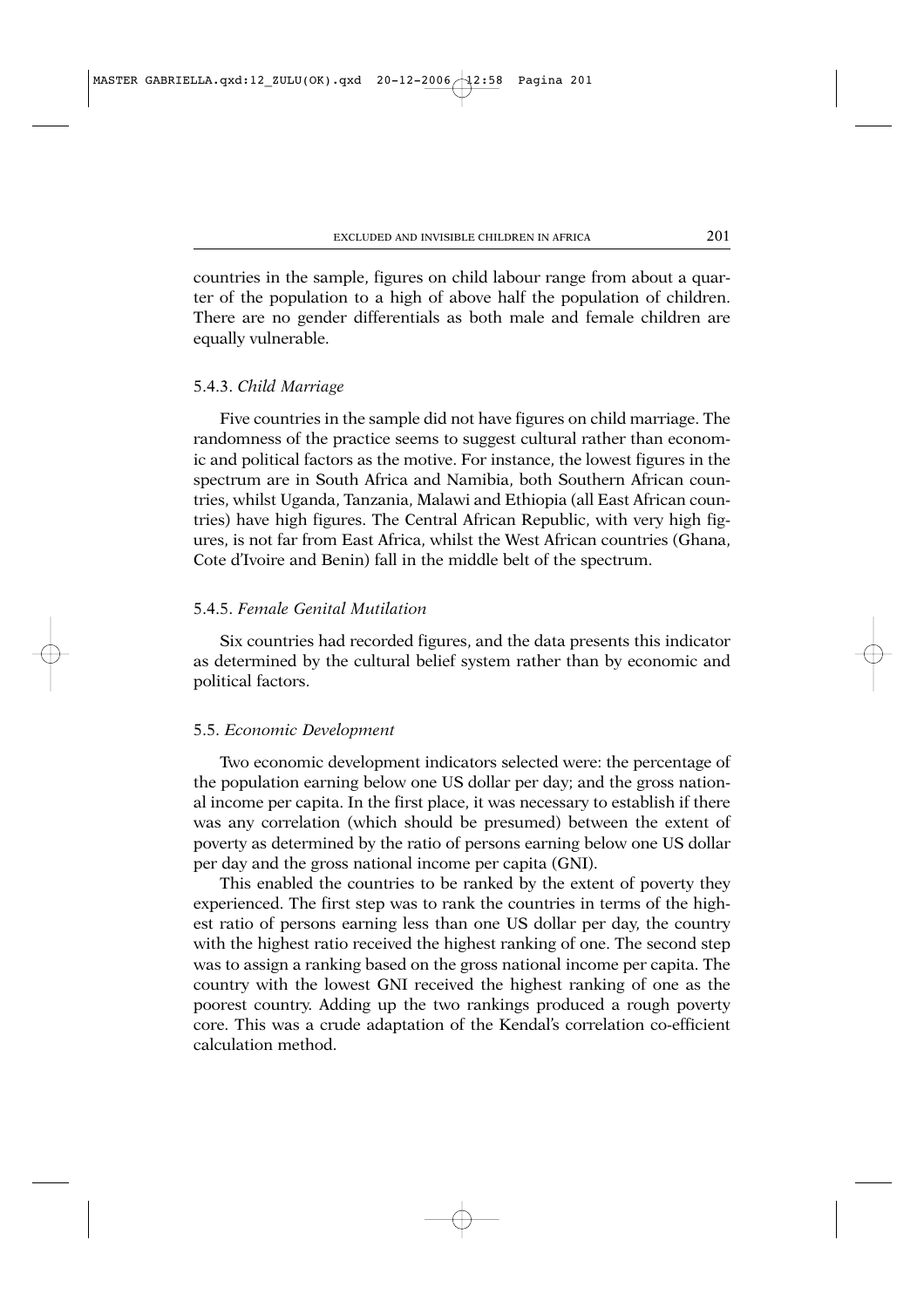Finally the ranks were worked out from the poverty scores i.e. the lowest poverty score had the highest rank of one. There was no data from two countries, Equatorial Guinea and Mauritius, and data on the first indicator was missing in three countries (Benin, the Congo DR, and the Seychelles), while Equatorial Guinea did not have data on the second indictor. The net official development assistance was included in the indicators as a factor in acknowledging the poverty in a country although it must be admitted that this is a rough measure as other than economic factors such as political stability and the extent of democratisation are taken into account when considering the granting of foreign aid. And, in any case, foreign aid, if equitably allocated, would level the poverty differentials.

|                                                            | Bernin         | Burundi        | African<br>Central<br>Republi | DRC<br>$C$ angu          | Egypt | Equatorial<br>Cuine<br>C | Ethiopia | Gambia       | Ghama | Coast<br><b>Ivary</b> | Liberia | Malawi | Mauritius | Namibia | ů<br>å | sychelles<br>ŭ | South<br>Africa | Tamzania | Uganda | Zimbabwe |
|------------------------------------------------------------|----------------|----------------|-------------------------------|--------------------------|-------|--------------------------|----------|--------------|-------|-----------------------|---------|--------|-----------|---------|--------|----------------|-----------------|----------|--------|----------|
| Population<br>earning below<br>\$1 per day                 |                | 55             | 67                            | $\overline{\phantom{0}}$ | 3     | ٠                        | 23       | 54x          | 45    | $\mathbf{1}$          | 36      | 42     | ٠         | 35      | 52     | ٠              | 11              | 49x      | 85     | 56       |
| GNI per<br>Capita in \$                                    | 530            | 90             | 310                           | 120                      | 1310  | $\mathbf{C}$             | 110      | 290          | 380   | 770                   | 110     | 170    | 4640      | 2370    | 220    | 8090           | 3630            | 330      | 270    | 480x     |
| ODA=Net<br>Development<br>Aid as a<br>Percentage of<br>GNI | 10             | 32             | 5                             | 100                      |       | $\overline{\phantom{a}}$ | 24       | 14           | 14    | $\overline{2}$        | 24      | 27     | ۰         | 4       | 18     |                |                 | 18       | 16     |          |
| Poverty Rank                                               | $\overline{7}$ | $\overline{2}$ | 4                             |                          | 17    | $\overline{\phantom{a}}$ | 9        | $\mathbf{a}$ | 15    | 16                    | 5       | 9      | 13        | 19      | 5      | 14             | 18              | 12       | 3      | 9        |

INDICATOR TABLE 5. ECONOMIC TABLE.

On the basis of the selected economic indicators, twelve of the twenty countries in the sample can be described as poor (over a quarter of the population earn less than one US dollar per day and the gross national income per capita is less than 500 US dollars per annum). These are Burundi, Ethiopia, the Democratic Republic of Congo, Liberia, Malawi, Rwanda, Uganda, the Central African Republic, Tanzania, Gambia, Ghana and Zimbabwe. Seven of the countries demonstrate relative economic wellbeing. Four of the seven, the Seychelles, Mauritius, South Africa and Egypt can be described as medium economy countries: (reasonable GNI per capita, a very low percentage of the population earning below one US dollar per day and almost totally independent of foreign aid). Three of the seven, Benin, Cote d'Ivoire, and Namibia are almost economically self-sufficient. There were no figures for Equatorial Guinea.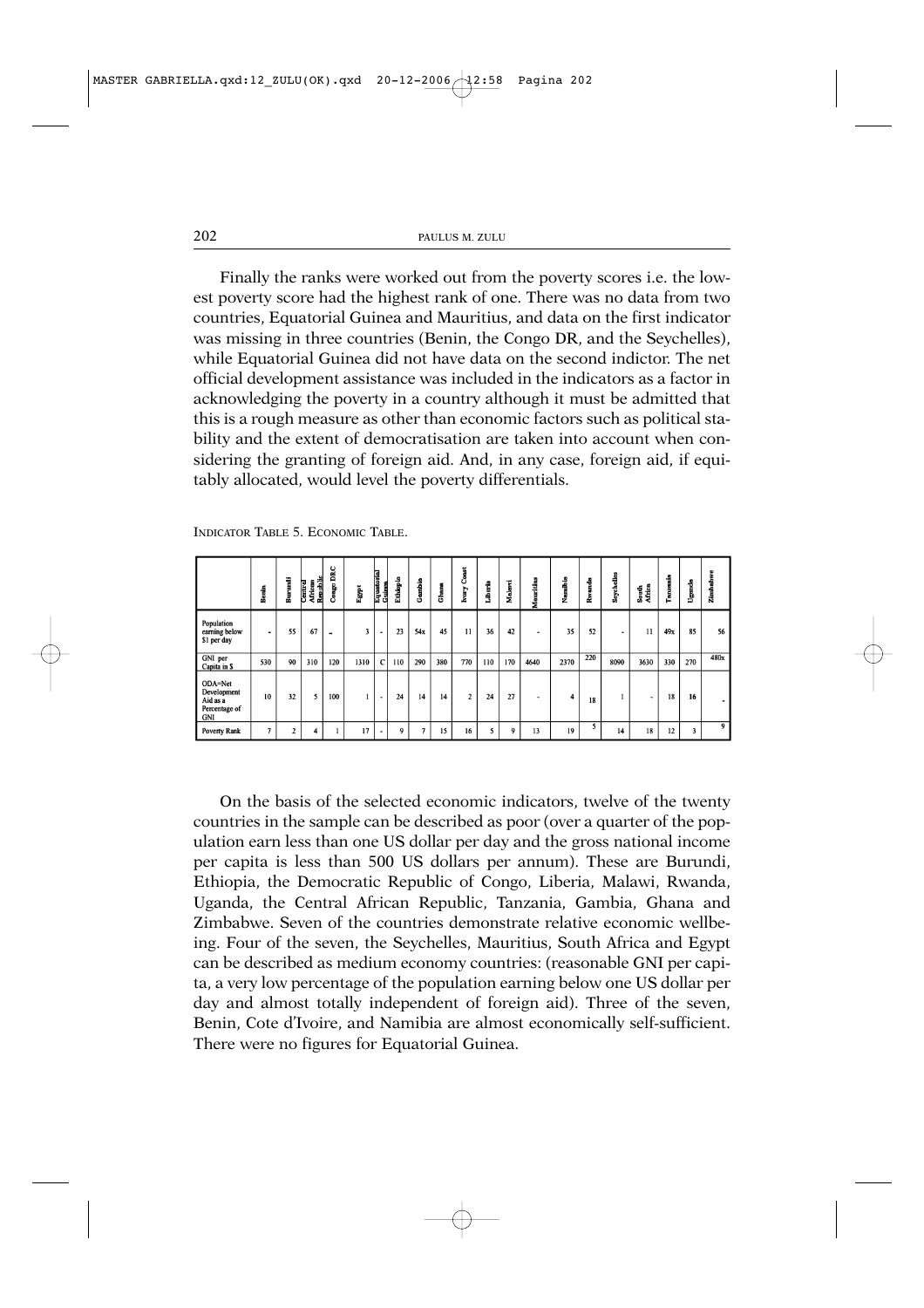Certain pertinent observations can be inferred from the economic data presented above. The five poorest countries are the Democratic Republic of Congo, Burundi, Uganda, the Central African Republic, and Liberia. All, except Uganda and the Central African Republic have performed poorly across all the selected indicators of child exclusion. Both Uganda and the Central African Republic have been free from direct armed conflict at least over the past fifteen years. The Democratic Republic of Congo and Burundi have not fully recovered from the ravages of armed conflict, and Liberia was directly engaged in armed conflict at the time of compilation of this data in 2004.

On the contrary, the most economically capable countries in the sample, the Seychelles, Mauritius, South Africa and Egypt have performed well across all the selected indicators with the exception of HIV and AIDS in the case of South Africa and female genital mutilation in the case of Egypt. However, all the four countries enjoy stable governments and have been free of armed conflict over the past thirty years or more. The political conflict in South Africa did not disrupt continuity in government performance nor did it drain the state's financial resources substantially, at least relative to the economic capability of the country.

At the intermediate level where both economic capability and government stability are the key factors, the presence of armed conflict appears to be the decisive factor. Economically Cote d'Ivoire and Benin appear to be on par. The difference is that Benin has been free from armed conflict and has had a stable government while Cote d'Ivoire has had armed conflict which predictably, has made governance difficult. Cote d'Ivoire has performed poorly almost in all the selected indicators and Benin has performed relatively well.

Can these observations lead to the conclusion that while poverty is a significant factor in the exclusion of children it is the mediating factors of armed conflict and weak governments that exacerbate the exclusion of children? Admittedly, the poverty index used in this paper is very rough and needs a lot of refinement. However, at a general level it seems to point at something worth exploring.

# 5.6. *Health Indicators*

Four selected health indicators form the substance of this section. They are: immunisation against preventable diseases, such as Tuberculosis, Polio, Measles, Diphtheria, and Hepatitis B, which generally afflict and at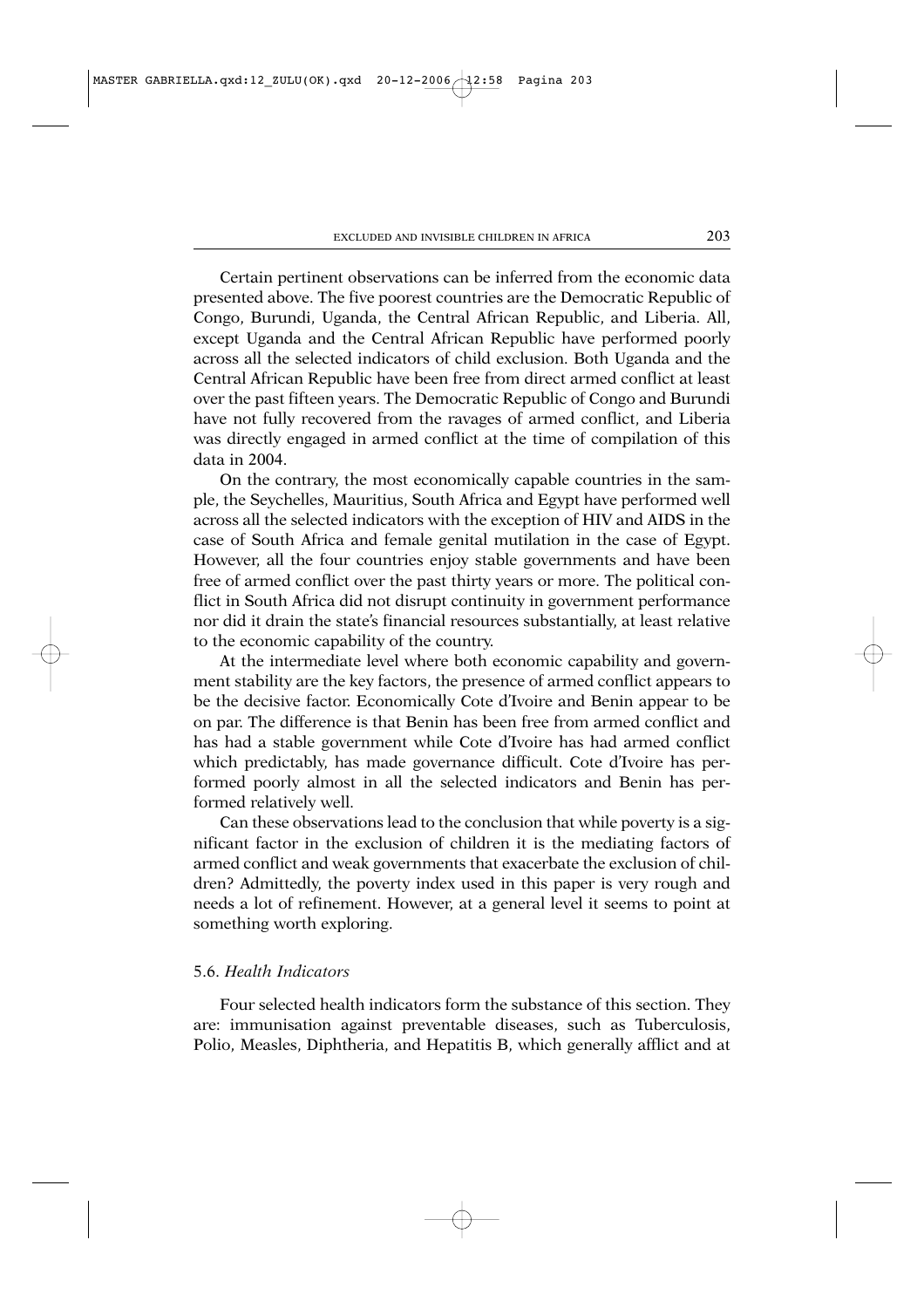times cripple children; access to improved drinking water, adequate sanitation and the number of children under fourteen years of age living with HIV and AIDS.

|                                                          | Benin | Burundi | African<br>Central<br>Renabli | Congo DRC | Ēgpi | Equatorial<br>Guinea | Ethiopia | Gambia | Ghama | Coast<br><b>Ivary</b> | Liberia | Malawi | Mauritius | amilia<br>ž | Rwanda | Seychelles | South<br>Africa | Tanzania | Uganda | Zimbabwe        |
|----------------------------------------------------------|-------|---------|-------------------------------|-----------|------|----------------------|----------|--------|-------|-----------------------|---------|--------|-----------|-------------|--------|------------|-----------------|----------|--------|-----------------|
| Immunization                                             |       |         |                               |           |      |                      |          |        |       |                       |         |        |           |             |        |            |                 |          |        |                 |
| TB                                                       | 99    | 84      | 70                            | 78        | 98   | 73                   | 82       | 95     | 92    | 51                    | 60      | 97     | 99        | 71          | 86     | 99         | 97              | 91       | 99     | $\overline{95}$ |
| Diphtheria                                               | 83    | 74      | 40                            | 64        | 97   | 33                   | 80       | 92     | 80    | 50                    | 31      | 89     | 98        | 81          | 89     | 99         | 93              | 95       | 87     | $\overline{85}$ |
| Polio                                                    | 98    | 69      | 40                            | 63        | 97   | 39                   | 80       | 90     | 81    | 50                    | 33      | 94     | 98        | 81          | 89     | 99         | 94              | 95       | 86     | 85              |
| Measles                                                  | 85    | 75      | 35                            | 64        | 97   | 51                   | 71       | 90     | 83    | 49                    | 42      | 80     | 98        | 70          | 84     | 99         | 81              | 94       | 91     | 80              |
| <b>Hepatitis B</b>                                       | 89    | 83      | ٠                             | ٠         | 97   | ٠                    | ٠        | 90     | 80    | 50                    | ۰       | 89     | 98        | ۰           | 89     | 99         | 92              | 85       | 87     | 85              |
| <b>Improved Drinking</b><br>Water                        | 68    | 79      | 75                            | 46        | 94   | 44                   | 22       | 82     | 79    | 84                    | 62      | 67     | 100       | 80          | 73     | 87         | 87              | 73       | 56     | 83              |
| Adequate<br>sanitation<br><b>Facilities</b>              | 32    | 36      | 27                            | 29        | 63   | 53                   | 6        | 53     | 58    | 40                    | 26      | 46     | 99        | 30          | 41     | ۰          | 67              | 46       | 41     | $\overline{57}$ |
| HIV and AIDS (in<br>thousands)<br>Children 0-14<br>years | 5,7   | 27      | 21                            | 110       | ٠    | ٠                    | 120      | 0,5    | 24    | 40                    | 8,0     | 83     | ٠         | 15          | 22     | ٠          | 230             | 140      | 84     | 120             |

TABLE 6. HEALTH INDICATORS.

# 5.6.1. *Immunisation*

Liberia, Cote d'Ivoire, Equatorial Guinea, the Democratic Republic of Congo, the Central African Republic and to an extent Burundi performed badly on this indicator averaging less than seventy percent of the population of children who have been immunised against the five infections. All the seven countries mentioned fall into the poverty bracket and two of them, Liberia and Cote d'Ivoire have been engaged in armed conflict in the past five years. Predictably, relatively well off and politically stable countries have performed well on the five sub indicators. Also, it appears that the level of international attention on any single country, especially if there is relative peace in that country facilitates mediation in health programmes. This is demonstrable in the case of Uganda, Tanzania, Ethiopia, and to an extent Burundi where, despite poverty and/or a record of previous armed conflict, performance on immunisation sub indicators ranges from good to excellent as is the case in Uganda and Tanzania. Political stability allows governments in spite of meagre resources to plan and carry out service delivery without disruptions.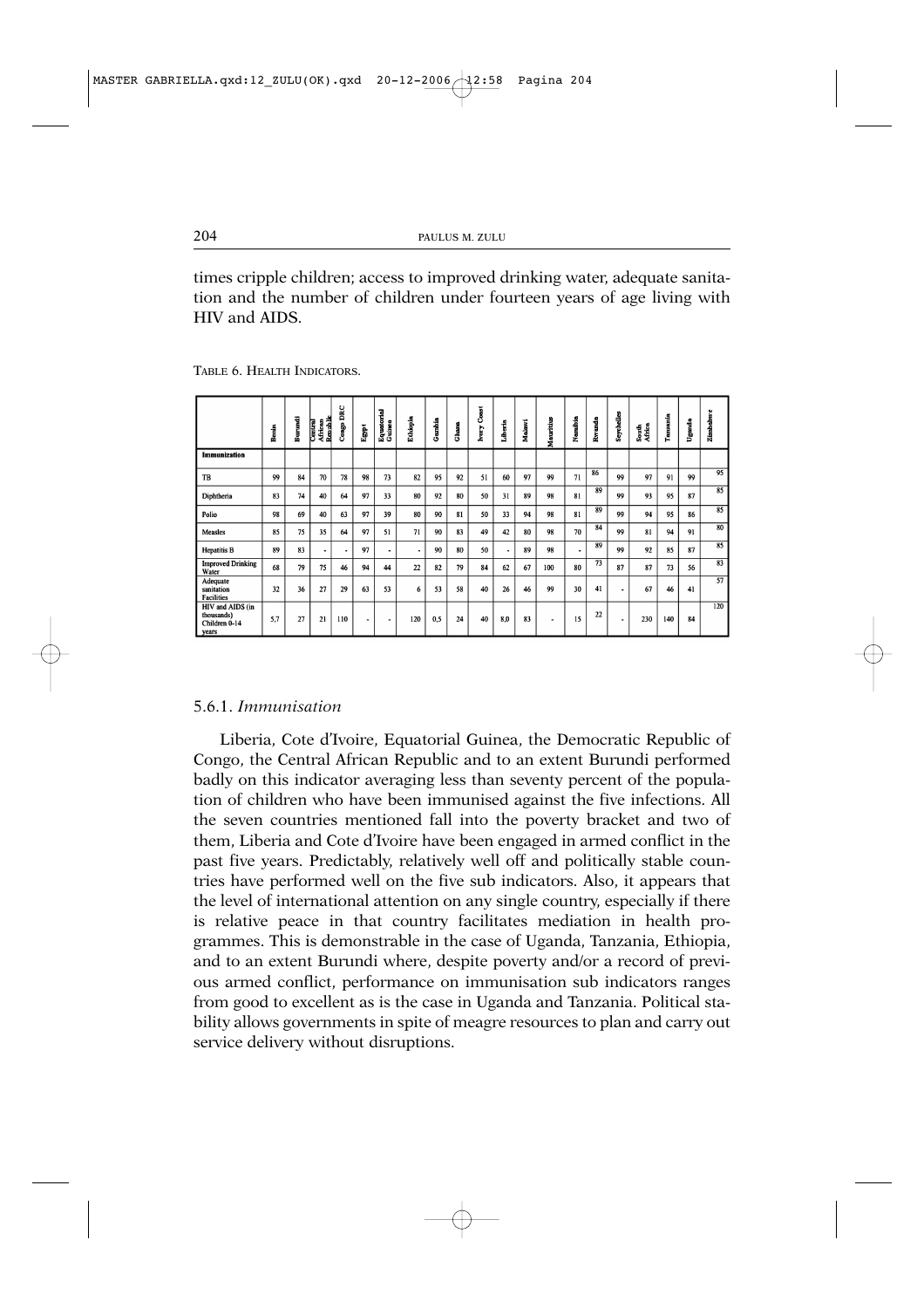#### 5.6.2. *Adequate Sanitation*

This is a function which requires both economic capability and political will. The relatively rich countries: Mauritius, Egypt, the Seychelles and South Africa performed very well on this indicator (all above the eighty-five percent mark). Very poor countries such as Ethiopia, Equatorial Guinea and the democratic Republic of Congo displayed a very poor performance record where far less than half of the populations have access to improved drinking water. It also appears that the extent of urbanisation is a factor that affects access to improved drinking water as in almost all the countries in the sample, it is the rural section of the population that lacks this resource most.

#### 5.6.3. *Adequate Sanitation*

Inappropriate sanitation is apparently a grave health risk in Africa. Only in Mauritius can the position be described as normal considering the health risks presented by improper sanitation. In South Africa and Egypt, almost two-thirds of the populations have access to adequate sanitation. In the rest of the countries in the sample the figure ranges from a very low of less than one in ten in Ethiopia to a low of fifty-seven percent in Zimbabwe. There were no figures for the Seychelles.

# 5.6.4. *Prevalence of HIV and AIDS in Children 0-14 Years*

Sub-Saharan countries: South Africa, Tanzania, Zimbabwe, Ethiopia and Malawi have the highest HIV and AIDS prevalence among children. Despite the fact that South Africa performs well almost in all the indicators selected in this paper, and has a sound infrastructure, a capable economy and a stable democratic government, its performance on HIV and AIDS is poor as demonstrated both in HIV and AIDS prevalence in the reproductive age cohort and among children under fourteen years. Also, as measured by the deaths from AIDS related illnesses, the disease has reached maturity.

#### 6. CONCLUSIONS

The Report by the United Nations Children Fund posits four factors; poverty, weak governments, armed conflict and HIV and AIDS as the root causes of exclusion of children. From the data presented in this paper, only generalised and broad conclusions can be drawn.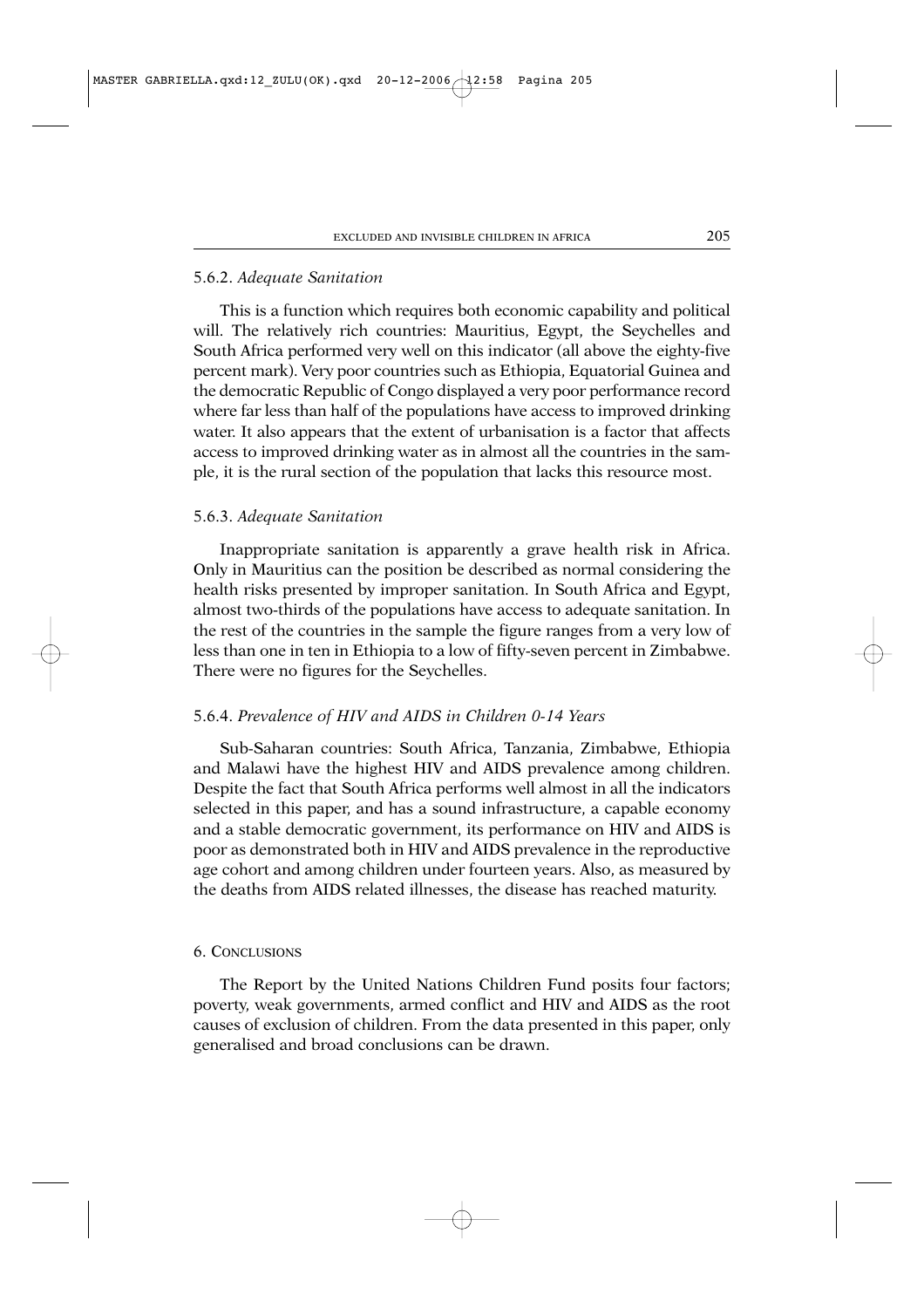In the first place it must be admitted that the conclusions are drawn from data based on national aggregates and not on individual cases, where a rigid correlation analysis could be worked out. For instance, there is no demonstrable indication of the social origins of the units that make up the aggregates in each country. We cannot ascertain, for example if, children from rich families in Uganda, or Ethiopia have better access to immunisation programmes than do children from poorer families. Notwithstanding this admission indications are that there is merit in the four broad postulates for exclusion.

#### 6.1. *Armed Conflict*

The data treated in this paper demonstrates that whenever armed conflict is a factor, performance across all indicators declines significantly. Understandably, armed conflict is disruptive to government performance independently of the strengths or weaknesses in government. Resources which otherwise would be directed at the delivery of goods and services to the population are channelled into warfare, and on average warfare is an expensive undertaking. In addition, armed conflict drains the most productive human resource cohort, and amounts to a form of brain drain to the country. Post conflict reconstruction is another exercise that drains state resources drastically. Armed conflict thus impacts negatively on the other factors of child exclusion including poverty, governance and HIV and AIDS.

### 6.2. *Poverty*

The impact of poverty in the capacity to allocate and distribute resources is axiomatic. The second observation is that poverty has a spiralling effect on the exclusion of children. Once excluded from primary resources such as basic nutrition and basic health services, children will be excluded from life chance resources such as education and child protection. There is evidence from the data in this paper, that poorer countries perform poorly relative to their better counterparts, that when mediated by the other factors such as weak government and HIV and AIDS, the negative impact of poverty is exacerbated. Relatively resourced countries perform much better on the other indicators compared to their poorer counterparts. For instance, despite being the epicentre of HIV and AIDS, South Africa's performance on all the other indicators is light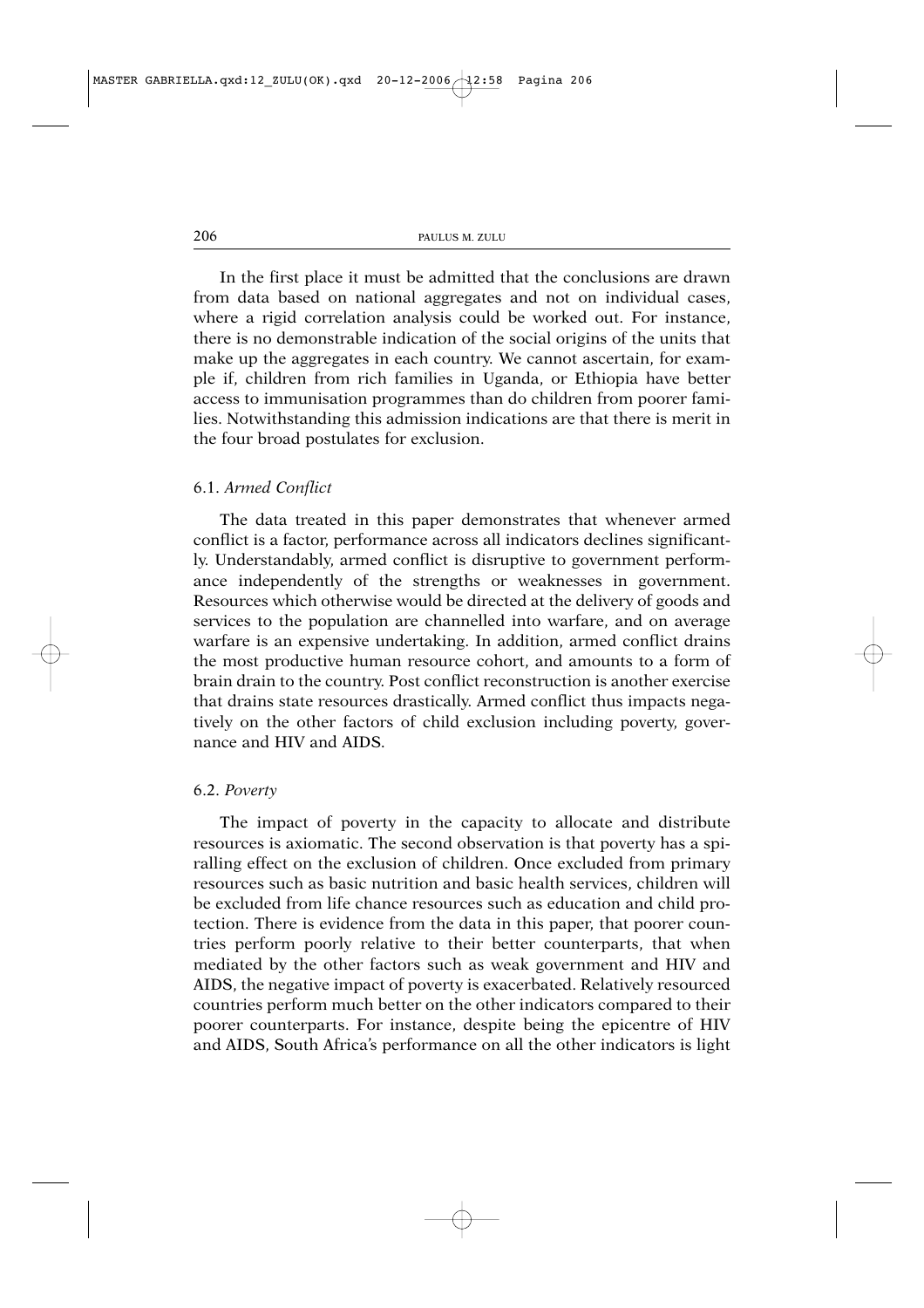years ahead that of Uganda once the epicentre of HIV and AIDS in Africa. And, because of the poverty index, HIV and AIDS had a devastating effect on Uganda, wiping almost entire villages. Despite the gravity and magnitude, this has not been the case in South Africa, mainly because of the sound economic base determining a health infrastructure that can cope with the epidemic.

# 6.3. *Weak Government*

Indications from the data are that countries with stable governments performed relatively better on the selected indicators than was the case with countries with weak governments. To aggravate the position, countries with unstable governments also tended to be those countries that have experienced protracted armed conflict.

# 6.4. *HIV and AIDS*

HIV and AIDS has a double edged sword on the exclusion of children. First it reduces children's physical life chances, and secondly the epidemic afflicts the productive generation. As young parents, sufferers from AIDS die from opportunistic diseases, but also as the economically active age cohort they are lost to the economic productivity of the country.

### 6.5. *Concluding Observations*

In conclusion, while a more rigorous analysis such as multiple regression analysis would demonstrate the extent of correlation between the four factors posited by the United Nations Children's Fund, there is ample evidence from the data on selected indicators presented in this paper that poverty, weak governments, armed conflict and HIV and AIDS constitute serious factors that exclude children from mainstream society.

# SELECTED BIBLIOGRAPHY

1. Chimanikure, Donald, P, 'Plight of Children In Conflict and Post Conflict Societies: The Case of Africa', Paper Presented at the UNU-WIDER Conference on: *Making Peace Work* (Helsinki 4-5 June 2004).